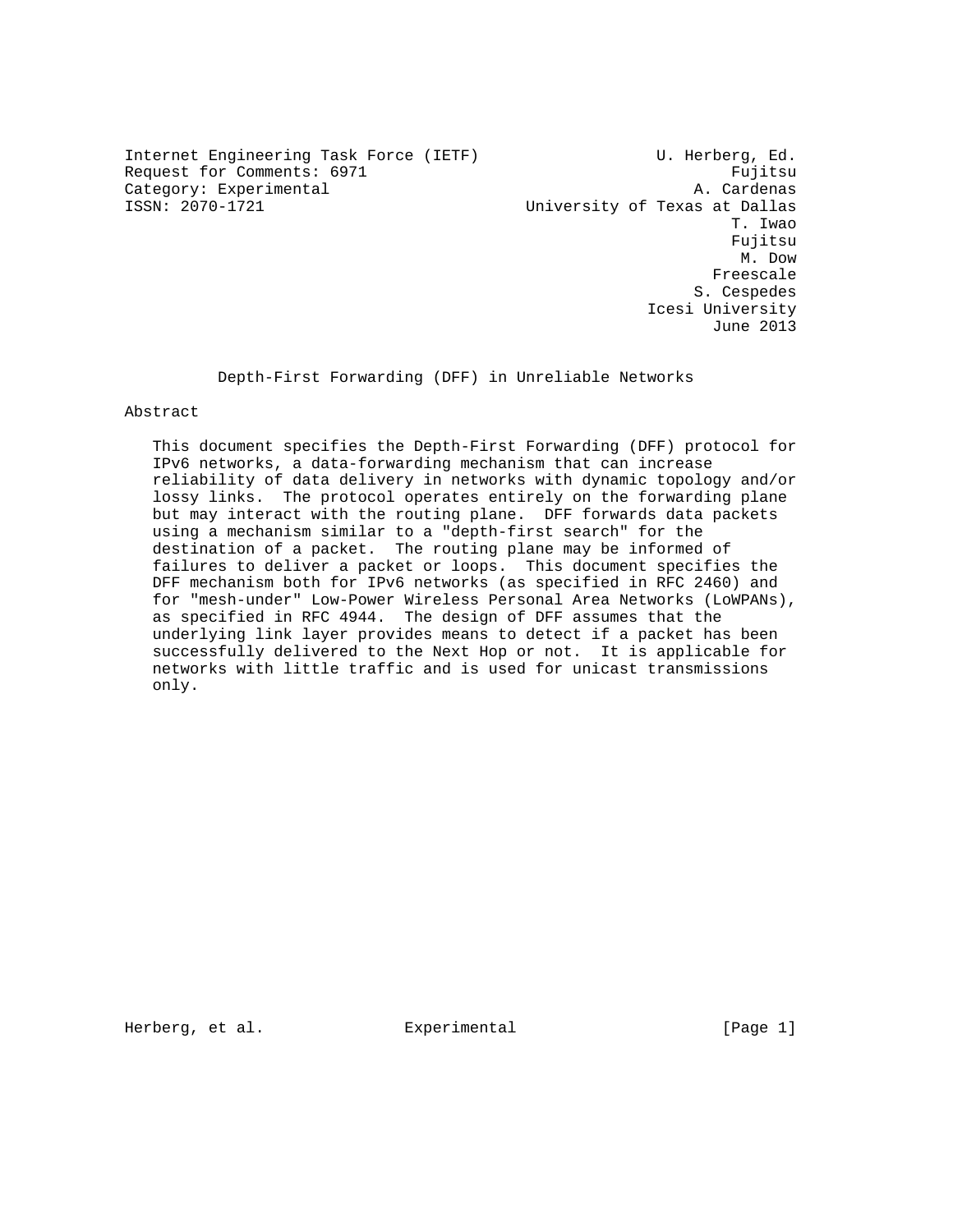Status of This Memo

 This document is not an Internet Standards Track specification; it is published for examination, experimental implementation, and evaluation.

 This document defines an Experimental Protocol for the Internet community. This document is a product of the Internet Engineering Task Force (IETF). It represents the consensus of the IETF community. It has received public review and has been approved for publication by the Internet Engineering Steering Group (IESG). Not all documents approved by the IESG are a candidate for any level of Internet Standard; see Section 2 of RFC 5741.

 Information about the current status of this document, any errata, and how to provide feedback on it may be obtained at http://www.rfc-editor.org/info/rfc6971.

Copyright Notice

 Copyright (c) 2013 IETF Trust and the persons identified as the document authors. All rights reserved.

 This document is subject to BCP 78 and the IETF Trust's Legal Provisions Relating to IETF Documents (http://trustee.ietf.org/license-info) in effect on the date of publication of this document. Please review these documents carefully, as they describe your rights and restrictions with respect to this document. Code Components extracted from this document must include Simplified BSD License text as described in Section 4.e of the Trust Legal Provisions and are provided without warranty as described in the Simplified BSD License.

Table of Contents

|  | 1.2. Experiments to Be Conducted 5      |  |
|--|-----------------------------------------|--|
|  |                                         |  |
|  |                                         |  |
|  |                                         |  |
|  | 3. Applicability Statement 9            |  |
|  | 4. Protocol Overview and Functioning 10 |  |
|  | 4.1. Overview of Information Sets 11    |  |
|  |                                         |  |
|  |                                         |  |

Herberg, et al. Experimental [Page 2]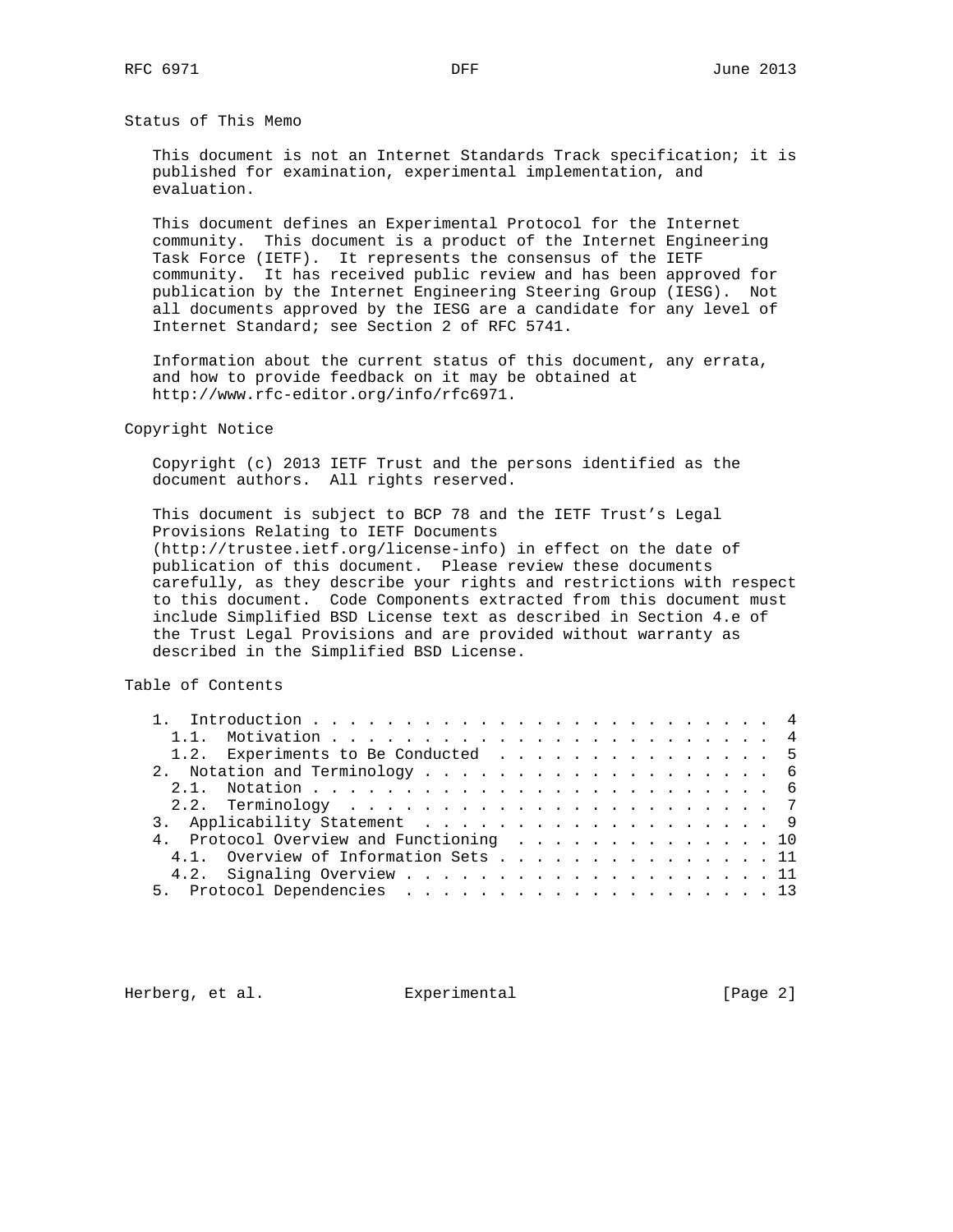| 6.                                                           |  |  |  |  |  |  |  |  |  |  |  |
|--------------------------------------------------------------|--|--|--|--|--|--|--|--|--|--|--|
| Symmetric Neighbor List 13<br>6.1.                           |  |  |  |  |  |  |  |  |  |  |  |
| 6.2.                                                         |  |  |  |  |  |  |  |  |  |  |  |
| 7.                                                           |  |  |  |  |  |  |  |  |  |  |  |
| 8.                                                           |  |  |  |  |  |  |  |  |  |  |  |
| 9. Data Packet Generation and Processing 15                  |  |  |  |  |  |  |  |  |  |  |  |
| Data Packets Entering the DFF Routing Domain 16<br>9.1.      |  |  |  |  |  |  |  |  |  |  |  |
| Data Packet Processing 17<br>9.2.                            |  |  |  |  |  |  |  |  |  |  |  |
| 10. Unsuccessful Packet Transmission 19                      |  |  |  |  |  |  |  |  |  |  |  |
|                                                              |  |  |  |  |  |  |  |  |  |  |  |
| 11. Determining the Next Hop for a Packet 20                 |  |  |  |  |  |  |  |  |  |  |  |
|                                                              |  |  |  |  |  |  |  |  |  |  |  |
|                                                              |  |  |  |  |  |  |  |  |  |  |  |
|                                                              |  |  |  |  |  |  |  |  |  |  |  |
| Mapping of DFF Terminology to IPv6 Terminology 22<br>13.1.1. |  |  |  |  |  |  |  |  |  |  |  |
| 13.1.2.                                                      |  |  |  |  |  |  |  |  |  |  |  |
|                                                              |  |  |  |  |  |  |  |  |  |  |  |
| 13.2.1. Mapping of DFF Terminology to LoWPAN Terminology 24  |  |  |  |  |  |  |  |  |  |  |  |
|                                                              |  |  |  |  |  |  |  |  |  |  |  |
|                                                              |  |  |  |  |  |  |  |  |  |  |  |
|                                                              |  |  |  |  |  |  |  |  |  |  |  |
|                                                              |  |  |  |  |  |  |  |  |  |  |  |
|                                                              |  |  |  |  |  |  |  |  |  |  |  |
| 16. Security Considerations 31                               |  |  |  |  |  |  |  |  |  |  |  |
| 16.1. Attacks That Are Out of Scope 31                       |  |  |  |  |  |  |  |  |  |  |  |
| 16.2. Protection Mechanisms of DFF 31                        |  |  |  |  |  |  |  |  |  |  |  |
| 16.3. Attacks That Are in Scope 32                           |  |  |  |  |  |  |  |  |  |  |  |
| 16.3.1. Denial of Service 32                                 |  |  |  |  |  |  |  |  |  |  |  |
|                                                              |  |  |  |  |  |  |  |  |  |  |  |
| 16.3.2. Packet Header Modification 32                        |  |  |  |  |  |  |  |  |  |  |  |
| 16.3.2.1. Return Flag Tampering 32                           |  |  |  |  |  |  |  |  |  |  |  |
| 16.3.2.2. Duplicate Flag Tampering 33                        |  |  |  |  |  |  |  |  |  |  |  |
| Sequence Number Tampering 33<br>16.3.2.3.                    |  |  |  |  |  |  |  |  |  |  |  |
|                                                              |  |  |  |  |  |  |  |  |  |  |  |
|                                                              |  |  |  |  |  |  |  |  |  |  |  |
|                                                              |  |  |  |  |  |  |  |  |  |  |  |
| 19.1. Normative References 34                                |  |  |  |  |  |  |  |  |  |  |  |
| 19.2. Informative References 35                              |  |  |  |  |  |  |  |  |  |  |  |
|                                                              |  |  |  |  |  |  |  |  |  |  |  |
| Example 1: Normal Delivery 36<br>A.1.                        |  |  |  |  |  |  |  |  |  |  |  |
| A.2.<br>Example 2: Forwarding with Link Failure 37           |  |  |  |  |  |  |  |  |  |  |  |
| Example 3: Forwarding with Missed Link-Layer<br>A.3.         |  |  |  |  |  |  |  |  |  |  |  |
|                                                              |  |  |  |  |  |  |  |  |  |  |  |
| Example 4: Forwarding with a Loop 39<br>A.4.                 |  |  |  |  |  |  |  |  |  |  |  |
| Deployment Experience 40<br>Appendix B.                      |  |  |  |  |  |  |  |  |  |  |  |
| Deployments in Japan 40<br>B.1.                              |  |  |  |  |  |  |  |  |  |  |  |
| Kit Carson Electric Cooperative 40<br>B.2.                   |  |  |  |  |  |  |  |  |  |  |  |
| B.3.                                                         |  |  |  |  |  |  |  |  |  |  |  |
| Open-Source Implementation 40<br>B.4.                        |  |  |  |  |  |  |  |  |  |  |  |
|                                                              |  |  |  |  |  |  |  |  |  |  |  |

Herberg, et al. Experimental Experimental [Page 3]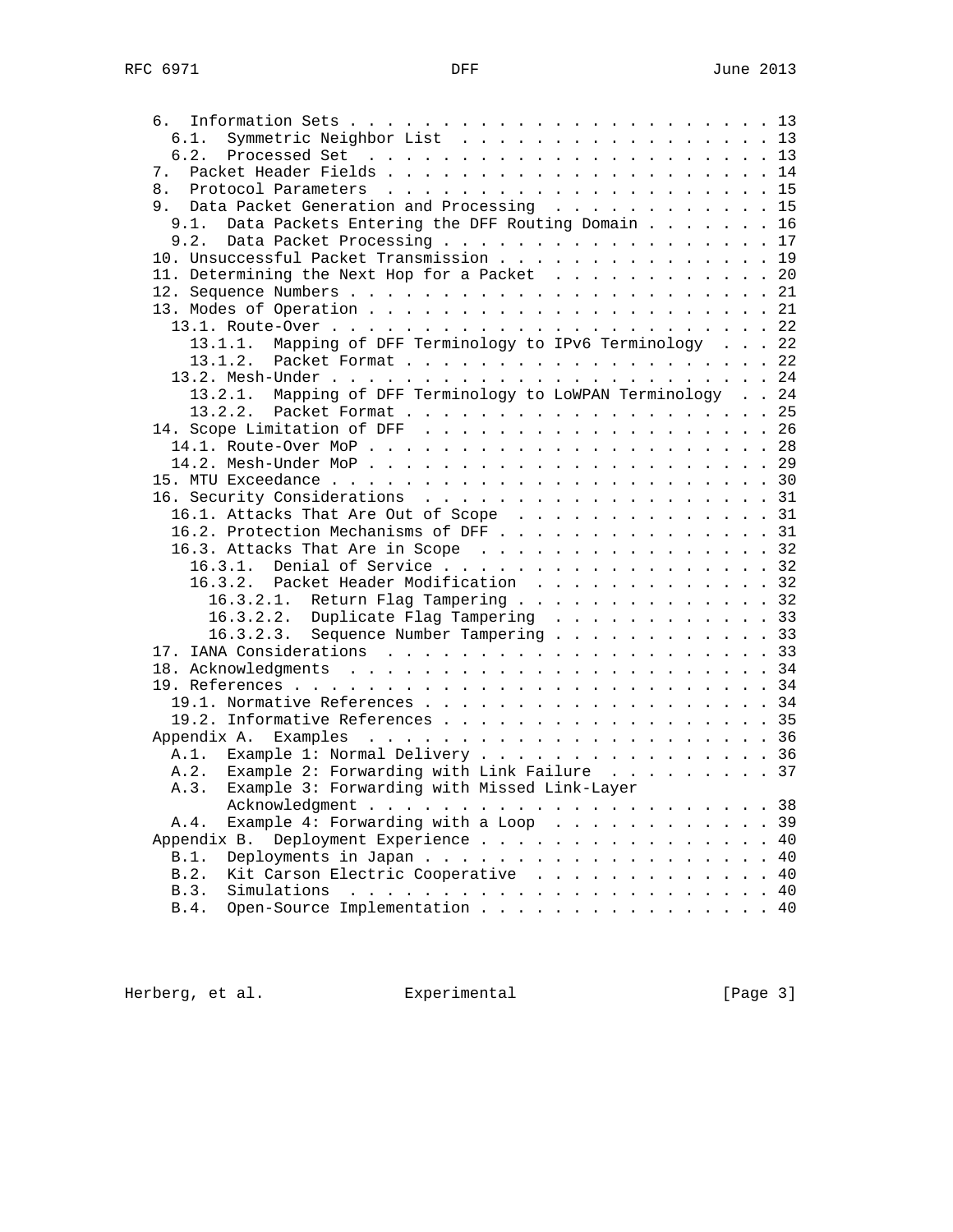## 1. Introduction

 This document specifies the Depth-First Forwarding (DFF) protocol for IPv6 networks, both for IPv6 forwarding [RFC2460] (henceforth denoted "route-over"), and also for "mesh-under" forwarding using the LoWPAN adaptation layer [RFC4944]. The protocol operates entirely on the forwarding plane but may interact with the routing plane. The purpose of DFF is to increase reliability of data delivery in networks with dynamic topologies and/or lossy links.

 DFF forwards data packets using a "depth-first search" for the destination of the packets. DFF relies on an external neighborhood discovery mechanism that lists a router's neighbors that may be attempted as Next Hops for a data packet. In addition, DFF may use information from the Routing Information Base (RIB) for deciding in which order to try to send the packet to the neighboring routers.

 If the packet makes no forward progress using the first selected Next Hop, DFF will successively try all neighbors of the router. If none of the Next Hops successfully receives or forwards the packet, DFF returns the packet to the Previous Hop, which in turn tries to send it to alternate neighbors.

 As network topologies do not necessarily form trees, loops can occur. Therefore, DFF contains a loop detection and avoidance mechanism.

 DFF may provide information that may -- by a mechanism outside of this specification -- be used for updating the cost of routes in the RIB based on failed or successful delivery of packets through alternative Next Hops. Such information may also be used by a routing protocol.

 DFF assumes that the underlying link layer provides means to detect if a packet has been successfully delivered to the Next Hop or not, is designed for networks with little traffic, and is used for unicast transmissions only.

# 1.1. Motivation

 In networks with dynamic topologies and/or lossy links, even frequent exchanges of control messages between routers for updating the routing tables cannot guarantee that the routes correspond to the effective topology of the network at all times. Packets may not be delivered to their destination because the topology has changed since the last routing protocol update.

Herberg, et al. Experimental [Page 4]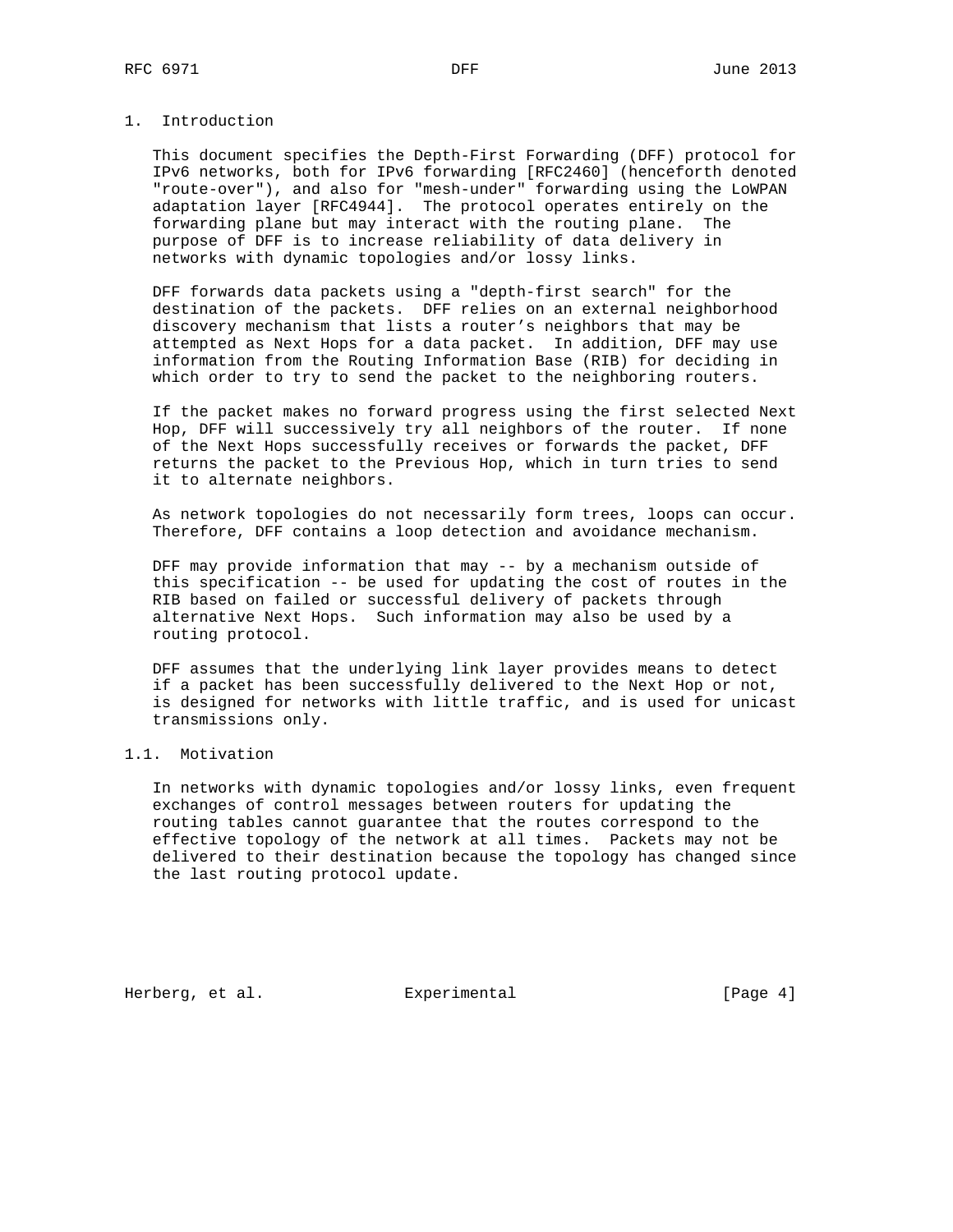More frequent routing protocol updates can mitigate that problem to a certain extent; however, this requires additional signaling, consuming channel and router resources (e.g., when flooding control messages through the network). This is problematic in networks with lossy links, where further control traffic exchange can worsen the network stability because of collisions. Moreover, additional control traffic exchange may drain energy from battery-driven routers.

 The data-forwarding mechanism specified in this document allows for forwarding data packets along alternate paths for increasing reliability of data delivery, using a depth-first search. The objective is to decrease the necessary control traffic overhead in the network and, at the same time, to increase delivery success rates.

 As this specification is intended for experimentation, the mechanism is also specified for forwarding on the LoWPAN adaption layer (according to Section 11 of [RFC4944]), in addition to IPv6 forwarding as specified in [RFC2460]. Other than different header formats, the DFF mechanism for route-over and mesh-under is similar, and is therefore first defined in general and then more specifically for both IPv6 route-over forwarding (as specified in Section 13.1) and LoWPAN adaptation layer mesh-under (as specified in Section 13.2).

### 1.2. Experiments to Be Conducted

 This document is presented as an Experimental specification that can increase reliability of data delivery in networks with dynamic topology and/or lossy links. It is anticipated that, once sufficient operational experience has been gained, this specification will be revised to progress it on to the Standards Track. This experiment is intended to be tried in networks that meet the applicability described in Section 3, and with the scope limitations set out in Section 14. While experimentation is encouraged in such networks, operators should exercise caution before attempting this experiment in other types of networks as the stability of interaction between DFF and routing in those networks has not been established.

 Experience reports regarding DFF implementation and deployment are encouraged, particularly with respect to:

 o Optimal values for the parameter P\_HOLD\_TIME, depending on the size of the network, the topology, and the amount of traffic originated per router. The longer a Processed Tuple is held, the more memory is consumed on a router. Moreover, if a tuple is held too long, a sequence number wrap-around may occur, and a new

Herberg, et al. Experimental Experimental [Page 5]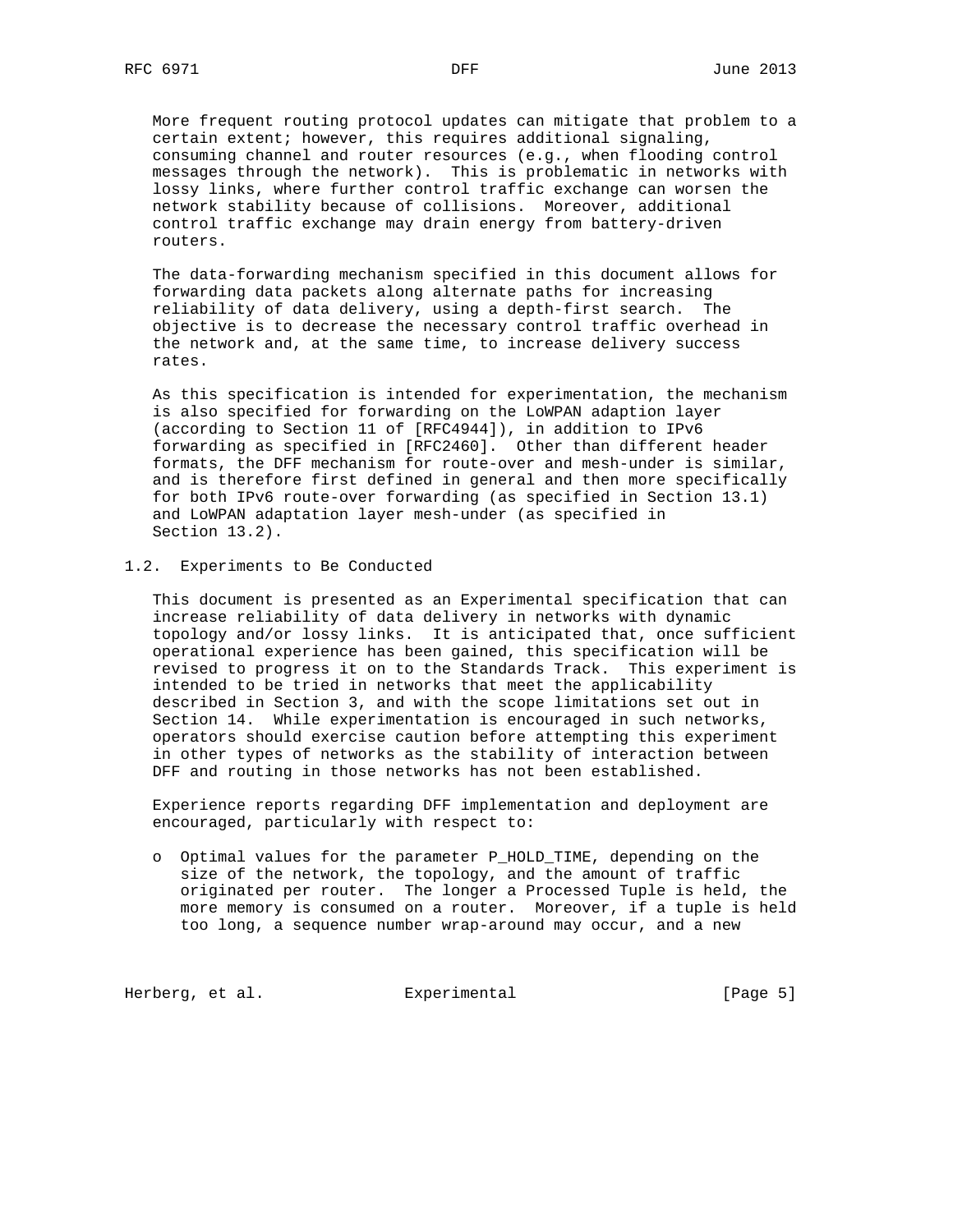packet may have the same sequence number as one indicated in an old Processed Tuple. However, if the tuple is expired too soon (before the packet has completed its path to the destination), it may be mistakenly detected as a new packet instead of one already seen.

- o Optimal values for the parameter MAX\_HOP\_LIMIT, depending on the size of the network, the topology, and how lossy the link layer is. MAX\_HOP\_LIMIT makes sure that packets do not unnecessarily traverse in the network; it may be used to limit the "detour" of packets that is acceptable. The value may also be issued on a per-packet basis if hop-count information is available from the RIB or routing protocol. In such a case, the Hop Limit for the packet may be a percentage (e.g., 200%) of the hop-count value indicated in the routing table.
- o Optimal methods to increase the cost of a route when a loop or lost Layer 2 (L2) ACK is detected by DFF. While this is not specified as a normative part of this document, it may be of interest in an experiment to find good values of how much to increase link cost in the RIB or routing protocol.
- o Performance of using DFF in combination with different routing protocols, such as reactive and proactive protocols. This also implies how routes are updated by the RIB or routing protocol when informed by DFF about loops or broken links.
- 2. Notation and Terminology

 The key words "MUST", "MUST NOT", "REQUIRED", "SHALL", "SHALL NOT", "SHOULD", "SHOULD NOT", "RECOMMENDED", "NOT RECOMMENDED", "MAY", and "OPTIONAL" in this document are to be interpreted as described in [RFC2119].

 Additionally, this document uses the notation in Section 2.1 and the terminology in Section 2.2.

# 2.1. Notation

The following notations are used in this document:

- List: A list of elements is defined as [] for an empty list, [element] for a list with one element, and [element1, element2, ...] for a list with multiple elements.
- Concatenation of Lists: If List1 and List2 are lists, then List1@ List2 is a new list with all elements of List1 first, followed by all elements of List2.

Herberg, et al. Experimental [Page 6]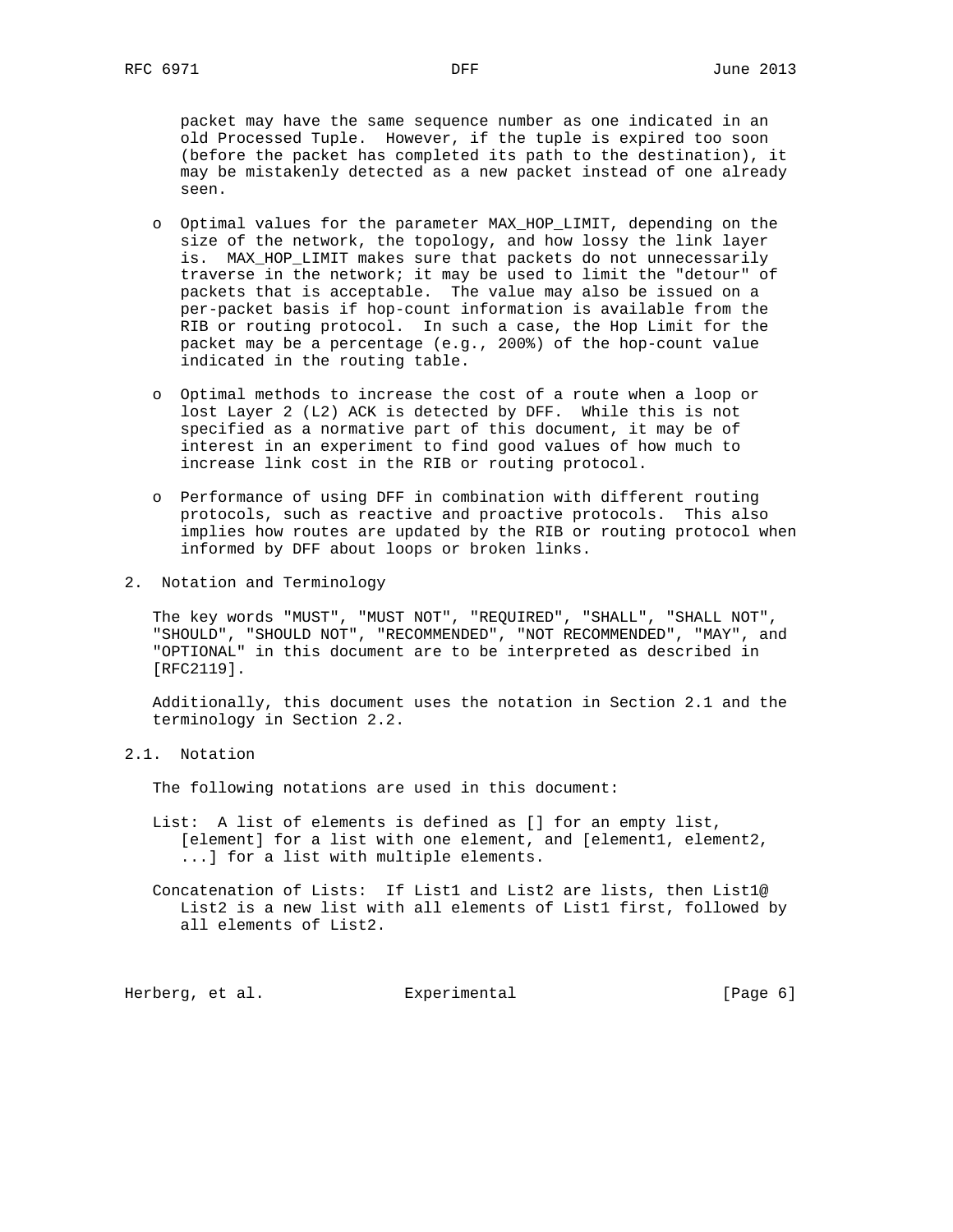Byte Order: All packet formats in this specification use network byte order (most significant octet first) for all fields. The most significant bit in an octet is numbered bit 0, and the least significant bit of an octet is numbered bit 7.

 Assignment: a := b An assignment operator, whereby the left side (a) is assigned the value of the right side (b).

 Comparison: c = d A comparison operator, returning true if the value of the left side (c) is equal to the value of the right side (d).

 Flags: This specification uses multiple 1-bit flags. A value of '0' of a flag means 'false'; a value of '1' means 'true'.

2.2. Terminology

 The terms "route-over" and "mesh-under", introduced in [RFC6775], are used in this document, where "route-over" is not only limited to IPv6 over Low-Power Wireless Personal Area Networks (6LoWPANs) but also applies to general IPv6 networks.

- Mesh-under: A topology where nodes are connected to a 6LoWPAN Border Router (6LBR) through a mesh using link-layer forwarding. Thus, in a mesh-under configuration, all IPv6 hosts in a LoWPAN are only one IP hop away from the 6LBR. This topology simulates the typical IP-subnet topology with one router with multiple nodes in the same subnet.
- Route-over: A topology where hosts are connected to the 6LBR through the use of intermediate layer-3 (IP) routing. Here, hosts are typically multiple IP hops away from a 6LBR. The route-over topology typically consists of a 6LBR, a set of 6LoWPAN Routers (6LRs), and hosts.

 The following terms are used in this document. As the DFF mechanism is specified both for route-over IPv6 and for the mesh-under LoWPAN adaptation layer, the terms are generally defined in this section, and then specifically mapped for each of the different modes of operation in Section 13.

 Depth-First Search: "Depth-first search (DFS) is an algorithm for traversing or searching tree or graph data structures. One starts at the root (selecting some node as the root in the graph case) and explores as far as possible along each branch before backtracking" [DFS\_wikipedia]. In this document, the algorithm

Herberg, et al. Experimental [Page 7]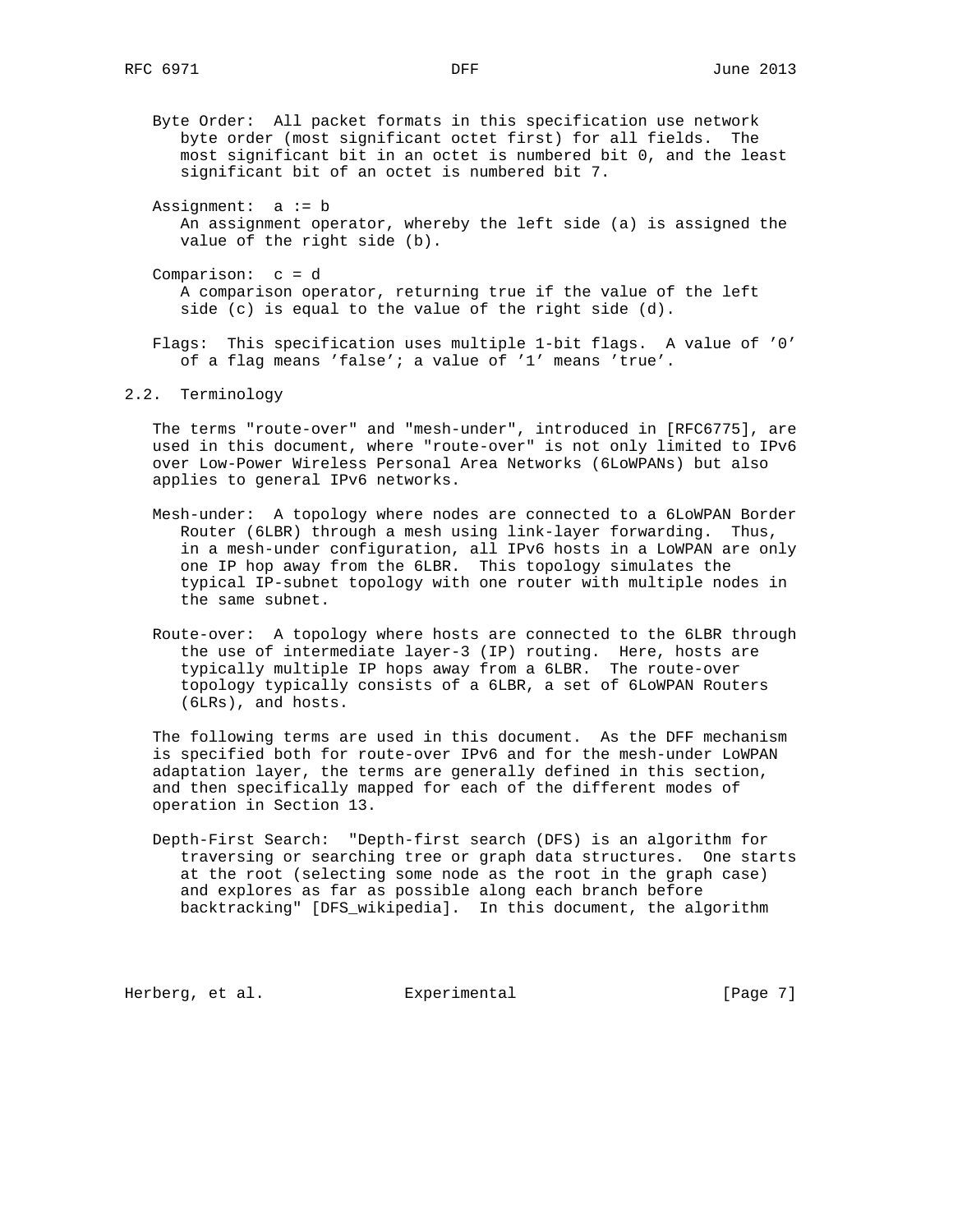for traversing a graph is applied to forwarding packets in a computer network, with nodes being routers.

- Routing Information Base (RIB): A table stored in the user space of an operating system of a router or host. The table lists routes to network destinations, as well as associated metrics with these routes.
- Mode of Operation (MoP): The DFF mechanism specified in this document can either be used as the "route-over" IPv6-forwarding mechanism (Mode of Operation: "route-over") or as the "mesh-under" LoWPAN adaptation layer (Mode of Operation: "mesh-under").
- Packet: An IPv6 packet (for "route-over" MoP) or a "LoWPAN encapsulated packet" (for "mesh-under" MoP), containing an IPv6 packet as payload.
- Packet Header: An IPv6 extension header (for "route-over" MoP) or a LoWPAN header (for "mesh-under" MoP).
- Address: An IPv6 address (for "route-over" MoP), or a 16-bit short or 64-bit Extended Unique Identifier (EUI-64) link-layer address (for "mesh-under" MoP).
- Originator: The router that added the DFF header (specified in Section 7) to a packet.
- Originator Address: An address of the Originator. According to [RFC6724], this address SHOULD be selected from the addresses that are configured on the interface that transmits the packet.
- Destination: The router or host to which a packet is finally destined. In case this router or host is outside of the routing domain in which DFF is used, the destination is the router that removes the DFF header (specified in Section 7) from the packet. This case is described in Section 14.1.

Destination Address: An address to which the packet is sent.

- Next Hop: An address of the Next Hop to which the packet is sent along the path to the destination.
- Previous Hop: The address of the previous-hop router from which a packet has been received. In case the packet has been received by a router from outside of the routing domain where DFF is used (i.e., no DFF header is contained in the packet), the Originator Address of the router adding the DFF header to the packet is used as the Previous Hop.

Herberg, et al. Experimental Experimental [Page 8]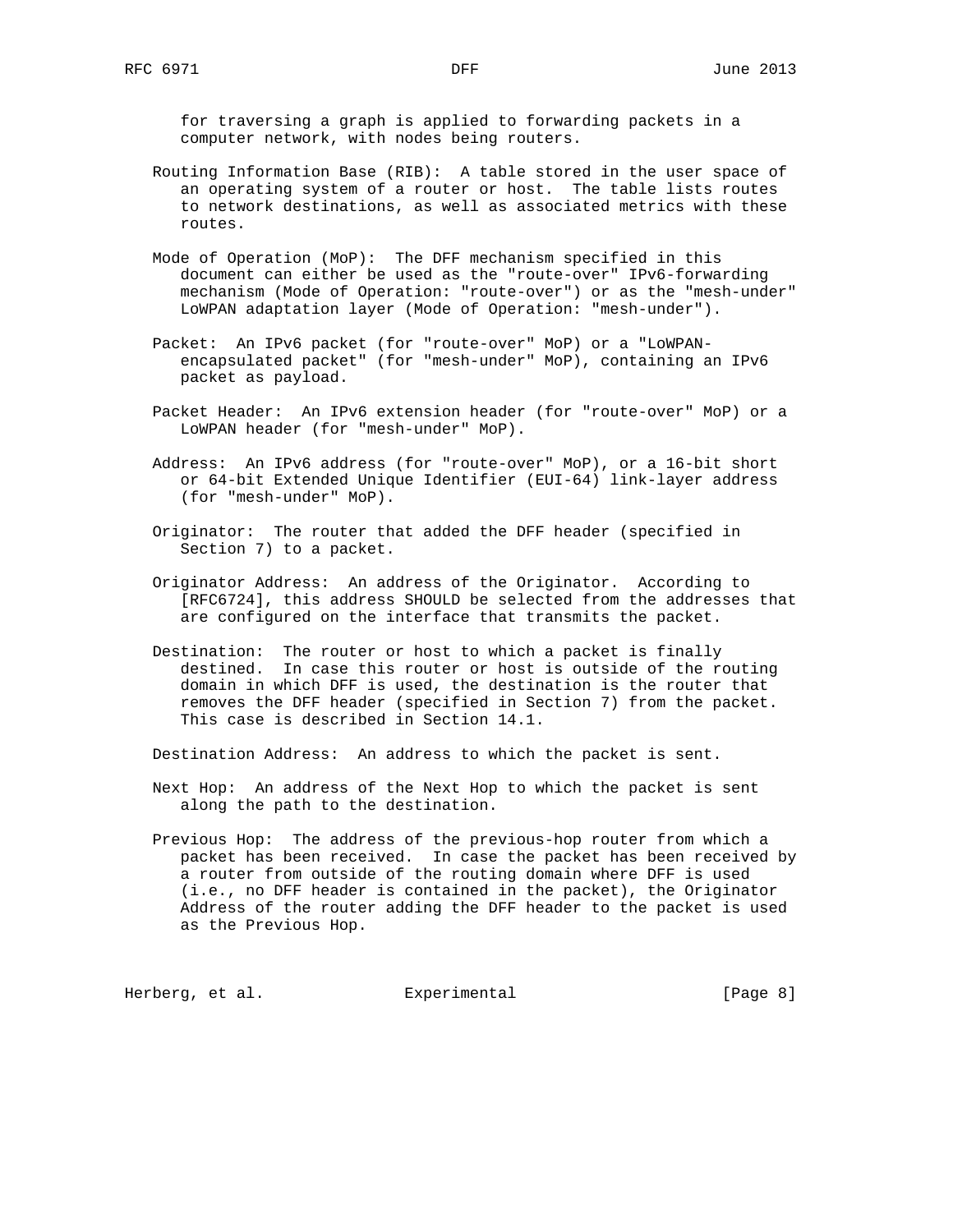Hop Limit: An upper bound denoting how many times the packet may be forwarded.

3. Applicability Statement

 This document specifies DFF, a packet-forwarding mechanism intended for use in networks with dynamic topology and/or lossy links with the purpose of increasing reliability of data delivery. The protocol's applicability is determined by its characteristics, which are that this protocol:

- o Is applicable for use in IPv6 networks, either as a "route-over" forwarding mechanism using IPv6 [RFC2460], or as a "mesh-under" forwarding mechanism using the frame format for transmission of IPv6 packets, as defined in [RFC4944].
- o Assumes addresses used in the network are either IPv6 addresses (if the protocol is used as "route-over"), or 16-bit short or EUI-64 link-layer addresses, as specified in [RFC4944], if the protocol is used as "mesh-under". In "mesh-under" mode, mixed 16-bit and EUI-64 addresses within one DFF routing domain are allowed (if they conform with [RFC4944]), as long as DFF is limited to use within one PAN (Personal Area Network). It is assumed that the "route-over" mode and "mesh-under" mode are mutually exclusive in the same routing domain.
- o Assumes that the underlying link layer provides means to detect if a packet has been successfully delivered to the Next Hop or not (e.g., by L2 ACK messages). Examples for such underlying link layers are specified in IEEE 802.15.4 and IEEE 802.11.
- o Is applicable in networks with lossy links and/or with a dynamic topology. In networks with very stable links and fixed topology, DFF will not bring any benefit (but also will not be harmful, other than the additional overhead for the packet header).
- o Works in a completely distributed manner and does not depend on any central entity.
- o Is applicable for networks with little traffic in terms of numbers of packets per second, since each recently forwarded packet increases the state on a router. The amount of traffic per time that is supported by DFF depends on the memory resources of the router running DFF, the density of the network, the loss rate of the channel, and the maximum Hop Limit for each packet: for each recently seen packet, a list of Next Hops that the packet has been sent to is stored in memory. The stored entries can be deleted after an expiration time, so that only recently received packets

Herberg, et al. **Experimental** Experimental [Page 9]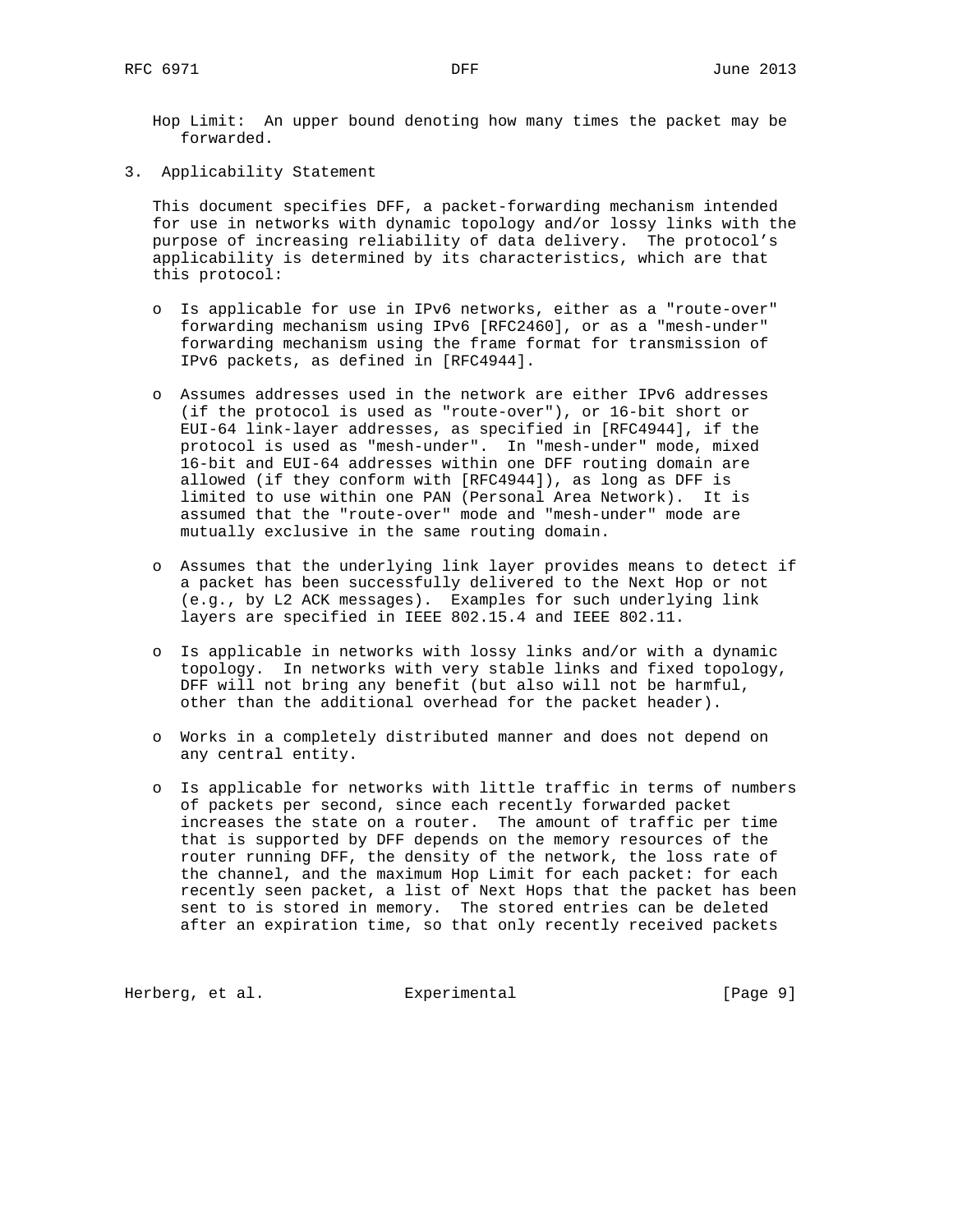require storage on the router. Implementations are advised to measure and report rates of packets in the network, and also to report memory usage. Thus, operators can determine memory exhaustion because of growing information sets or problems because of too rapid sequence-number wrap-around.

- o Is applicable for dense topologies with multiple paths between each source and each destination. Certain topologies are less suitable for DFF: topologies that can be partitioned by the removal of a single router or link, topologies with multiple stub routers that each have a single link to the network, topologies with only a single path to a destination, or topologies where the "detour" that a packet makes during the depth-first search in order to reach the destination would be too long. Note that the number of retransmissions of a packet that stipulate a "too long" path depends on the underlying link layer (capacity and probability of packet loss), as well as how much bandwidth is required for data traffic by applications running in the network. In such topologies, the packet may never reach the destination; therefore, unnecessary transmissions of data packets may occur until the Hop Limit of the packet reaches zero, and the packet is dropped. This may consume channel and router resources.
- o Is used for unicast transmissions only (not for anycast or multicast).
- o Is for use within stub networks and for traffic between a router inside the routing domain in which DFF is used and a known border router. Examples of such networks are LoWPANs. Scope limitations are described in Section 14.
- 4. Protocol Overview and Functioning

 When a packet is to be forwarded by a router using DFF, the router creates a list of candidate Next Hops for that packet. This list (created per packet) is ordered, and Section 11 provides recommendations on how to order the list, e.g., first listing Next Hops listed in the RIB, if available, ordered in increasing cost, followed by other neighbors provided by an external neighborhood discovery. DFF proceeds to forward the packet to the first Next Hop in the list. If the transmission was not successful (as determined by the underlying link layer) or if the packet was "returned" by a Next Hop to which it had been sent before, the router will try to forward the packet to the subsequent Next Hop on the list. A router "returns" a packet to the router from which it was originally received once it has unsuccessfully tried to forward the packet to all elements in the candidate Next Hop list. If the packet is eventually returned to the Originator of the packet, and after the

Herberg, et al. **Experimental** [Page 10]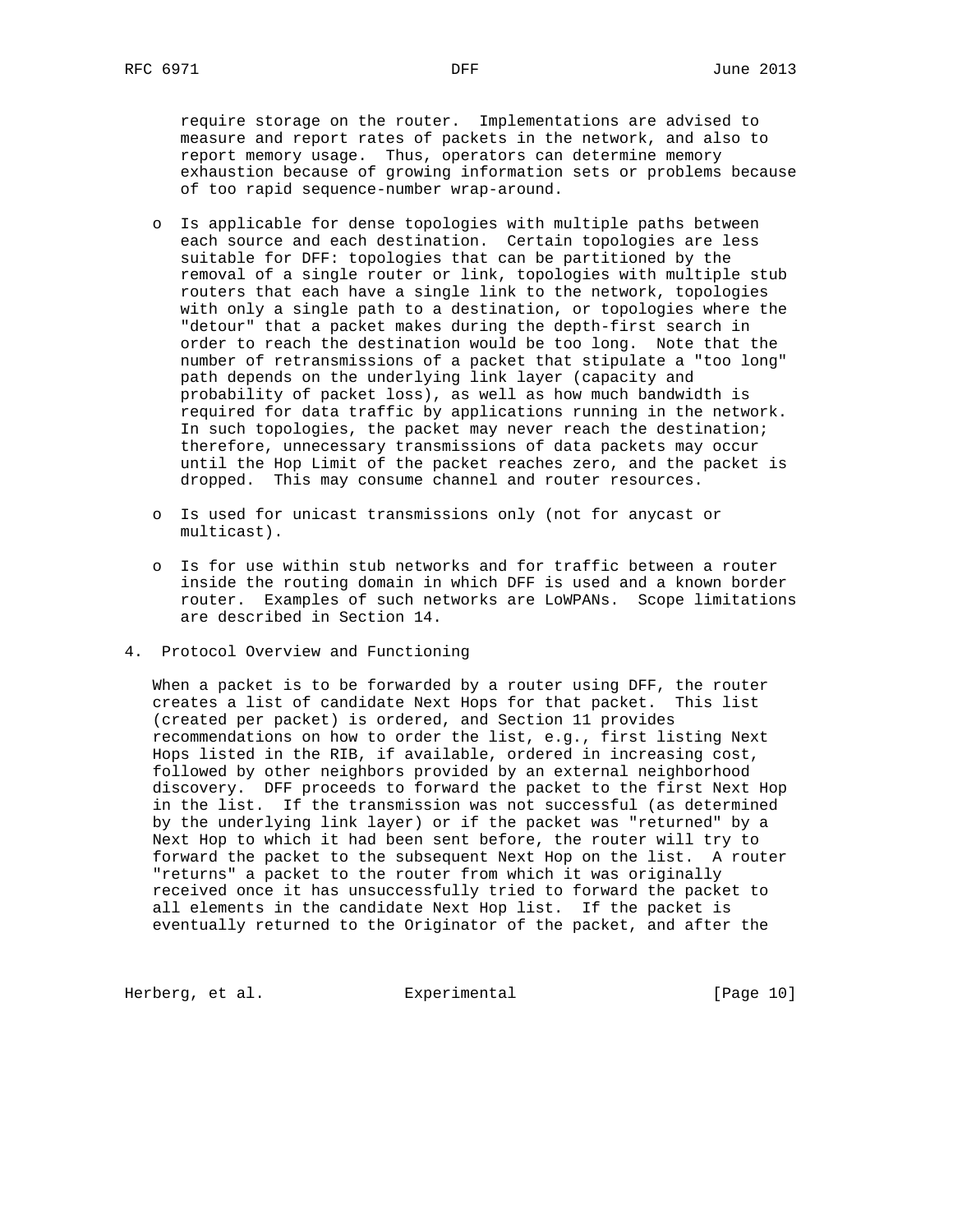Originator has exhausted all of its Next Hops for the packet, the packet is dropped.

 For each recently forwarded packet, a router running DFF stores information about the packet as an entry in an information set, denoted "Processed Set". Each entry in the Processed Set contains a sequence number, included in the packet header, identifying the packet. (Refer to Section 12 for further details on the sequence number.) Furthermore, the entry contains a list of Next Hops to which the packet has been sent. This list of recently forwarded packets also allows for avoiding loops when forwarding a packet. Entries in the Processed Set expire after a given expiration timeout and are removed.

### 4.1. Overview of Information Sets

 This specification requires a single set on each router, the Processed Set. The Processed Set stores the sequence number, the Originator Address, the Previous Hop, and a list of Next Hops to which the packet has been sent, for each recently seen packet. Entries in the set are removed after a predefined timeout. Each time a packet is forwarded to a Next Hop, that Next Hop is added to the list of Next Hops of the entry for the packet.

 Note that an implementation of this protocol may maintain the information of the Processed Set in the indicated form, or in any other organization that offers access to this information. In particular, it is not necessary to remove tuples from a set at the exact time indicated, only to behave as if the tuples were removed at that time.

 In addition to the Processed Set, a list of symmetric neighbors must be provided by an external neighborhood discovery mechanism, or may be determined from the RIB (e.g., if the RIB provides routes to adjacent routers, and if these one-hop routes are verified to be symmetric).

## 4.2. Signaling Overview

 Information is needed on a per-packet basis by a router that is running DFF and receives a packet. This information is encoded in the packet header that is specified in this document as the IPv6 Hop by-Hop Options header and LoWPAN header, respectively, for the intended "route-over" and "mesh-under" Modes of Operation. This DFF header contains a sequence number used for uniquely identifying a packet and two flags, RET (for "return") and DUP (for "duplicate").

Herberg, et al. Experimental [Page 11]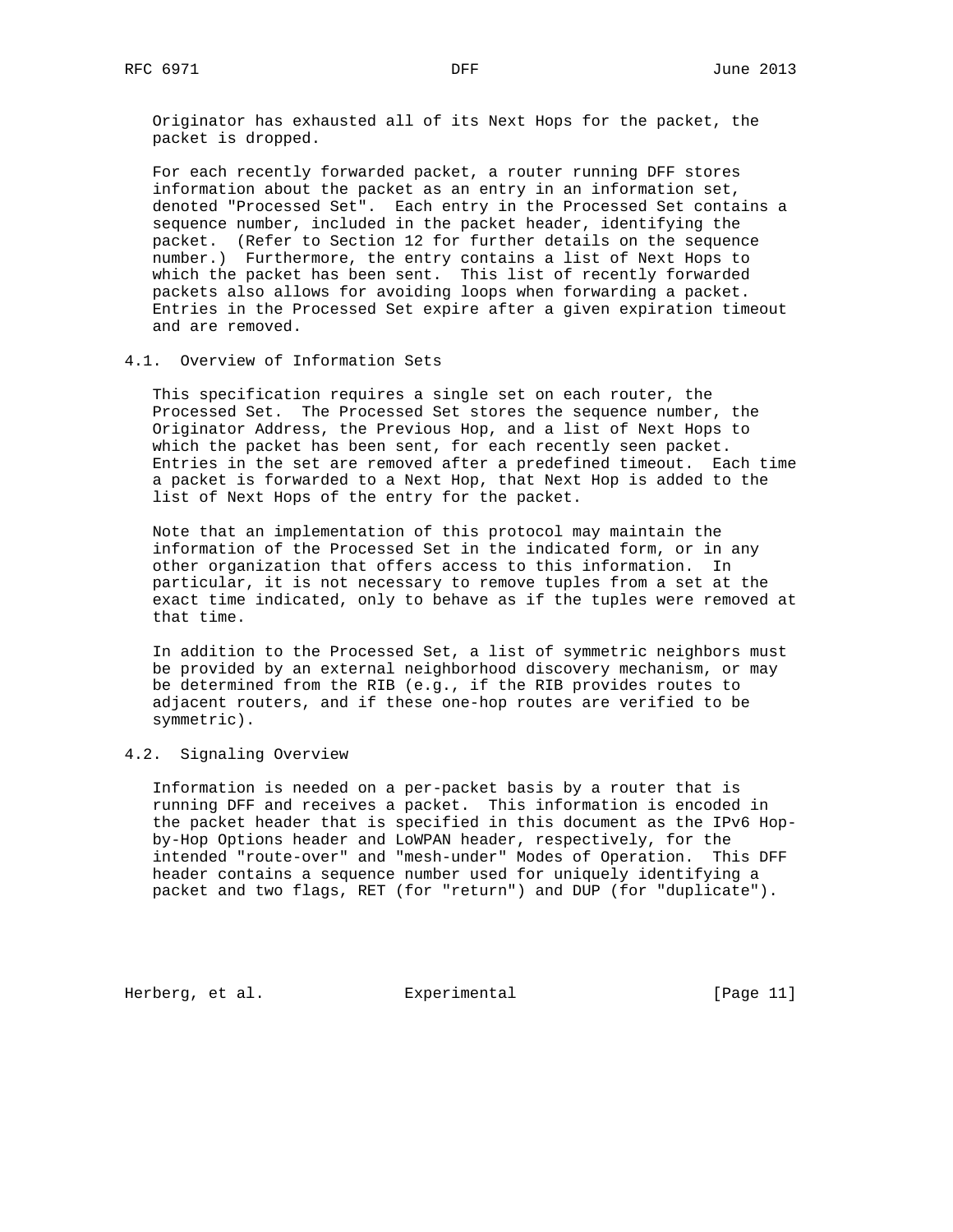While a router successively tries sending a data packet to one or more of its neighbors, RET = 0. If none of the transmissions of the packet to the neighbors of a router have succeeded, the packet is returned to the router from which the packet was first received, indicated by setting the return flag (RET  $:= 1$ ). The RET flag is required to discern between a deliberately returned packet and a looping packet: if a router receives a packet with RET = 1 (and DUP = 0 or DUP = 1) that it has already forwarded, the packet was deliberately returned, and the router will continue to successively send the packet to routers from the candidate Next Hop list. If that packet has RET = 0, the router assumes that the packet is looping and returns it to the router from which it was last received. An external mechanism may use this information for increasing the route cost of the route to the destination using the Next Hop that resulted in the loop in the RIB or the routing protocol. It is out of scope of this document to specify such a mechanism. Note that once DUP is set to 1, loop detection is not possible any more as the flag is not reset any more. Therefore, a packet may loop if the RIBs of routers in the domain are inconsistent, until the Hop Limit has reached 0.

 Whenever a packet transmission to a neighbor has failed (as determined by the underlying link layer, e.g., using L2 ACKs), the DUP flag is set in the packet header for the following transmissions. The rationale is that the packet may have been successfully received by the neighbor and only the L2 ACK has been lost, resulting in possible duplicates of the packet in the network. The DUP flag tags such a possible duplicate. The DUP flag is required to discern between a duplicated packet and a looping packet: if a router receives a packet with DUP =  $1$  (and RET = 0) that it has already forwarded, the packet is not considered looping and is successively forwarded to the next router from the candidate Next Hop list. If the received packet has DUP =  $0$  (and RET = 0), the router assumes that the packet is looping, sets  $REF := 1$ , and returns it to the Previous Hop. Again, an external mechanism may use this information for increasing route costs and/or informing the routing protocol.

 The reason for not dropping received duplicated packets (with DUP = 1) is that a duplicated packet may be duplicated again during its path if another L2 ACK is lost. However, when DUP is already set to 1, it is not possible to discern the duplicate from the duplicate of the duplicate. As a consequence, loop detection is not possible after the second lost L2 ACK on the path of a packet. However, if duplicates are simply dropped, it is possible that the packet was actually a looping packet (and not a duplicate), and so the depth first search would be interrupted.

Herberg, et al.  $\qquad \qquad$  Experimental  $\qquad \qquad$  [Page 12]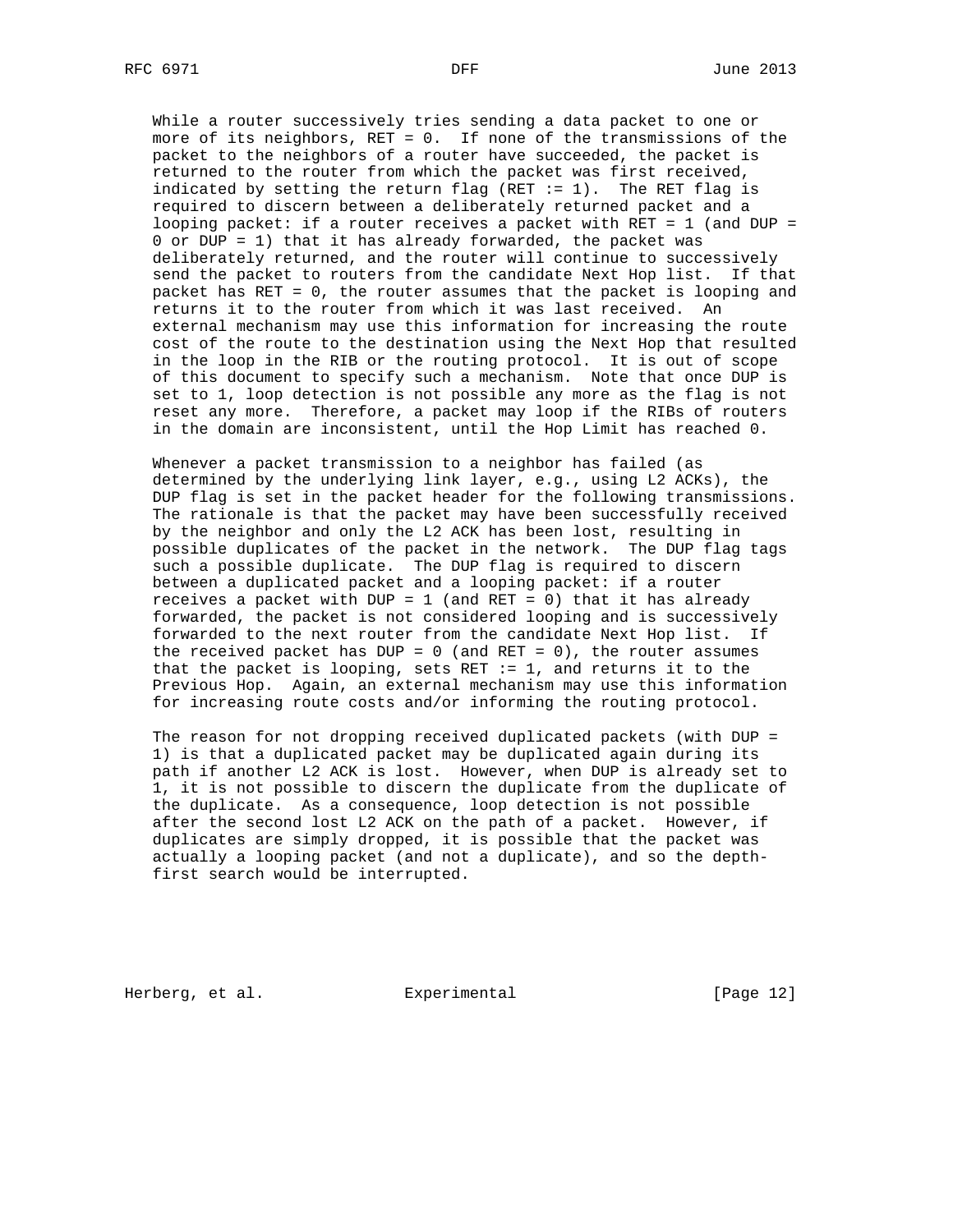#### 5. Protocol Dependencies

 DFF MAY use information from the Routing Information Base (RIB), specifically for determining an order of preference for which Next Hops a packet should be forwarded to (e.g., the packet may be forwarded first to neighbors that are listed in the RIB as Next Hops to the destination, preferring those with the lowest route cost). Section 11 provides recommendations about the order of preference for the Next Hops of a packet.

 DFF MUST have access to a list of symmetric neighbors for each router; this list is provided by a neighborhood discovery protocol, such as the one defined in [RFC6130]. A neighborhood discovery protocol is not specified in this document.

6. Information Sets

This section specifies the information sets used by DFF.

6.1. Symmetric Neighbor List

 DFF MUST have access to a list of addresses of symmetric neighbors of the router. This list can be provided by an external neighborhood discovery mechanism or, alternatively, may be determined from the RIB (e.g., if the RIB provides routes to adjacent routers, and if these one-hop routes are verified to be symmetric). The list of addresses of symmetric neighbors is not specified within this document. The addresses in the list are used to construct a list of candidate Next Hops for a packet, as specified in Section 11.

# 6.2. Processed Set

 Each router maintains a Processed Set in order to support the loop detection functionality. The Processed Set lists sequence numbers of previously received packets, as well as a list of Next Hops to which the packet has been sent successively as part of the depth-first forwarding mechanism. To protect against this situation, it is recommended that an implementation retains the Processed Set in non-volatile storage if such is provided by the router.

The set consists of Processed Tuples

 (P\_orig\_address, P\_seq\_number, P\_prev\_hop, P\_next\_hop\_neighbor\_list, P\_time)

where

Herberg, et al. Experimental [Page 13]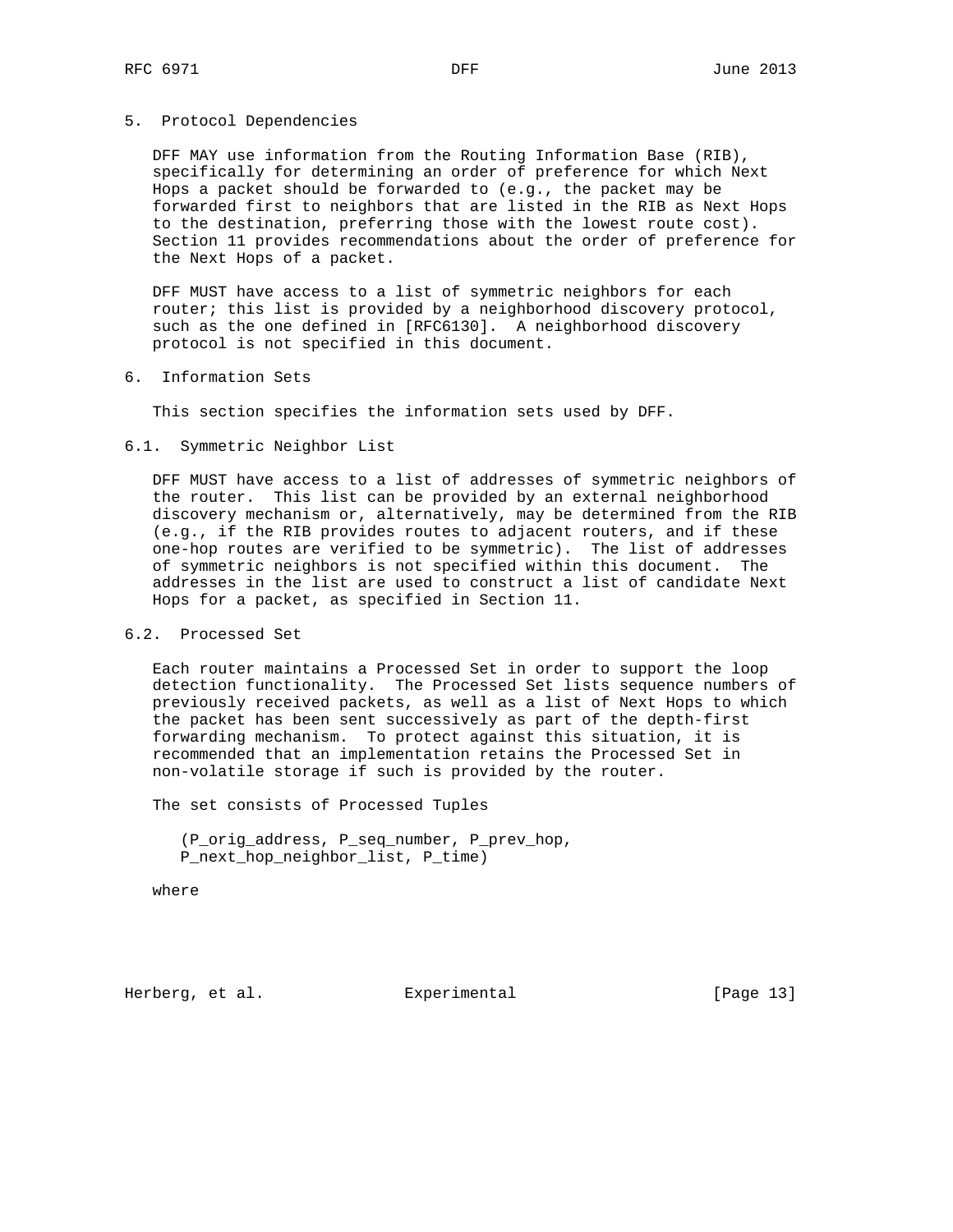P\_orig\_address is the Originator Address of the received packet;

P\_seq\_number is the sequence number of the received packet;

P\_prev\_hop is the address of the Previous Hop of the packet;

 P\_next\_hop\_neighbor\_list is a list of addresses of Next Hops to which the packet has been sent previously, as part of the depth first forwarding mechanism, as specified in Section 9.2;

P\_time specifies when this tuple expires and MUST be removed.

 The consequences when no, or not enough, non-volatile storage is available on a router (e.g., because of limited resources) or when an implementation chooses not to make the Processed Set persistent are that packets that are already in a loop caused by the routing protocol may continue to loop until the Hop Limit is exhausted. Non-looping packets may be sent to Next Hops that have already received the packet previously and will return the packet, leading to some unnecessary retransmissions. This effect is only temporary and applies only for packets already traversing the network.

7. Packet Header Fields

 This section specifies the information required by DFF in the packet header. Note that, depending on whether DFF is used in the "route-over" MoP or in the "mesh-under" MoP, the DFF header is either an IPv6 Hop-by-Hop Options header (as specified in Section 13.1.2) or a LoWPAN header (as specified in Section 13.2.2). Sections 13.1.2 and 13.2.2 specify the precise order, format, and encoding of the fields that are listed in this section.

- Version (VER) This 2-bit value indicates the version of DFF that is used. This specification defines value '00'. Packets with other values of the version MUST be forwarded using the route-over MoP and mesh-under MoP as defined in [RFC2460] and [RFC4944], respectively.
- Duplicate (DUP) Packet Flag This 1-bit flag is set in the DFF header of a packet when that packet is being retransmitted due to a signal from the link layer that the original transmission failed, as specified in Section 9.2. Once the flag is set to 1, it MUST NOT be modified by routers forwarding the packet.
- Return (RET) Packet Flag This 1-bit flag MUST be set to 1 prior to sending the packet back to the Previous Hop. Upon receiving a packet with RET = 1, and before sending it to a new candidate Next Hop, that flag MUST be set to 0, as specified in Section 9.2.

Herberg, et al. **Experimental** [Page 14]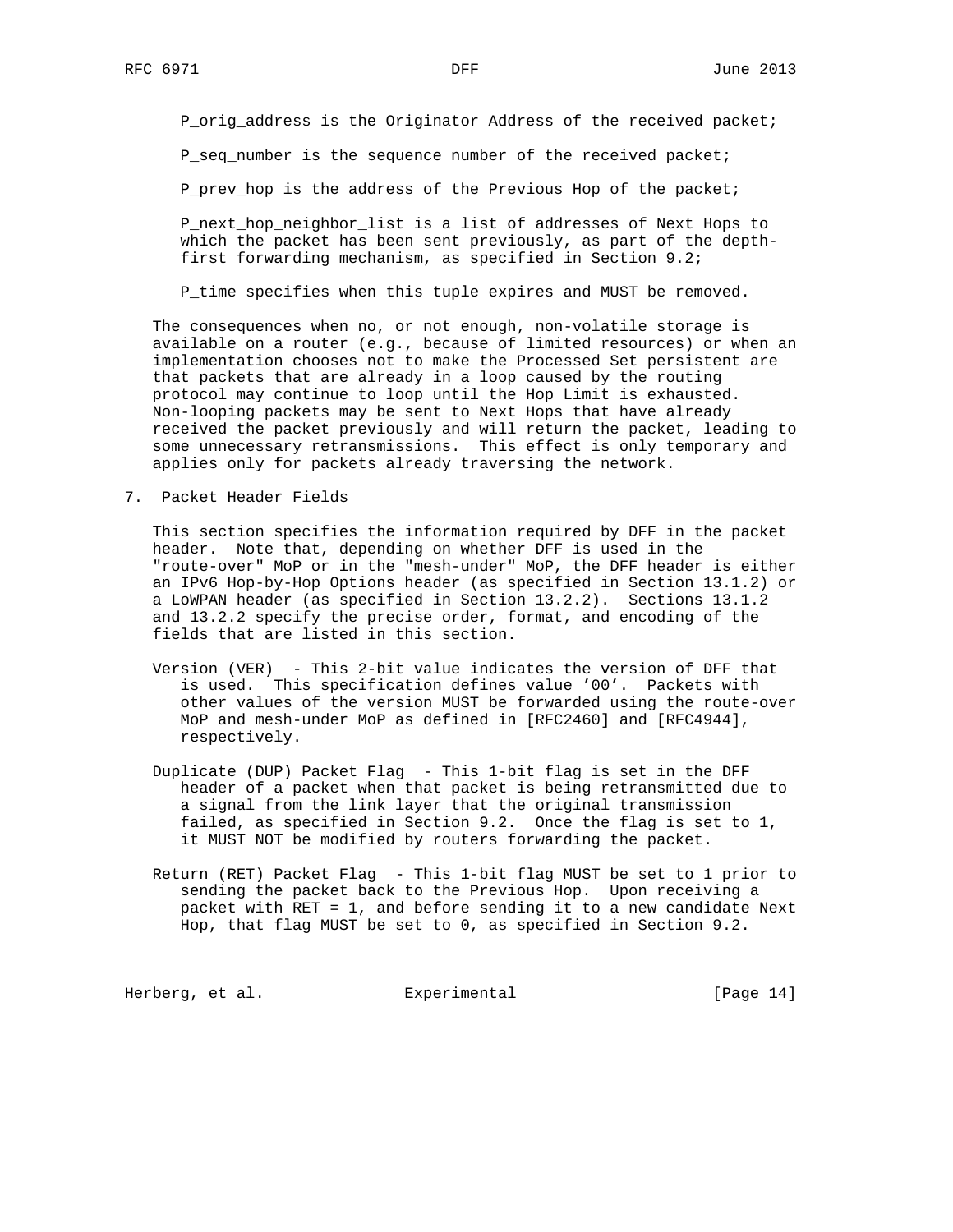- Sequence Number A 16-bit field, containing an unsigned integer sequence number generated by the Originator, unique to each router for each packet to which the DFF has been added, as specified in Section 12. The Originator Address concatenated with the sequence number represents an identifier of previously seen data packets. Refer to Section 12 for further information about sequence numbers.
- 8. Protocol Parameters

 The parameters used in this specification are listed in this section. These parameters are configurable, do not need to be stored in non-volatile storage, and can be varied by implementations at run time. Default values for the parameters depend on the network size, topology, link layer, and traffic patterns. Part of the experimentation described in Section 1.2 is to determine suitable default values.

- P\_HOLD\_TIME Is the time period after which a newly created or modified Processed Tuple expires and MUST be deleted. An implementation SHOULD use a value for P\_HOLD\_TIME that is high enough that the Processed Tuple for a packet is still in memory on all forwarding routers while the packet is transiting the routing domain. The value SHOULD at least be MAX\_HOP\_LIMIT times the expected time to send a packet to a router on the same link. The value MUST be lower than the time it takes until the same sequence number is reached again after a wrap-around on the router identified by P\_orig\_address of the Processed Tuple.
- MAX\_HOP\_LIMIT Is the initial value of Hop Limit, and therefore the maximum number of times that a packet is forwarded in the routing domain. When choosing the value of MAX\_HOP\_LIMIT, the size of the network, the distance between source and destination in number of hops, and the maximum possible "detour" of a packet SHOULD be considered (compared to the shortest path). Such information MAY be used from the RIB, if provided.
- 9. Data Packet Generation and Processing

 The following sections specify the process of handling a packet entering the DFF routing domain, i.e., without a DFF header (Section 9.1), as well as forwarding a data packet from another router running DFF (Section 9.2).

Herberg, et al. Experimental [Page 15]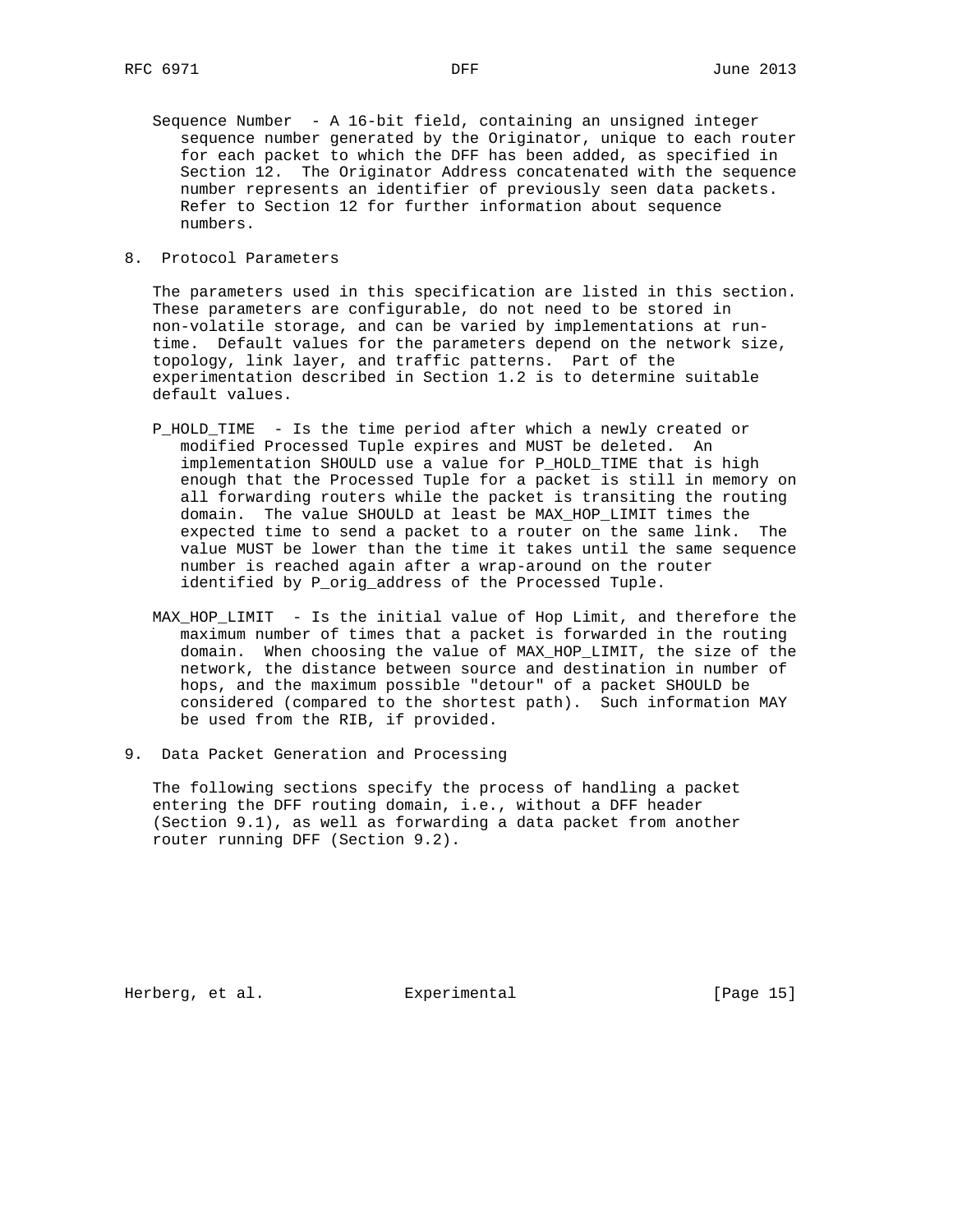9.1. Data Packets Entering the DFF Routing Domain

 This section applies for any data packets upon their first entry into a routing domain in which DFF is used. This occurs when a new data packet is generated on this router, or when a data packet is forwarded from outside the routing domain (i.e., from a host attached to this router or from a router outside the routing domain in which DFF is used). Before such a data packet (henceforth denoted "current packet") is transmitted, the following steps MUST be executed:

- 1. If required, encapsulate the packet, as specified in Section 14.
- 2. Add the DFF header to the current packet (to the outer header if the packet has been encapsulated) with:
	- \* DUP := 0;
	- \* RET  $:= 0;$
	- \* Sequence Number := a new sequence number of the packet (as specified in Section 12).
- 3. Check that the packet does not exceed the MTU, as specified in Section 15. In case it does, execute the procedures listed in Section 15 and do not further process the packet.
- 4. Select the Next Hop (henceforth denoted "next\_hop") for the current packet, as specified in Section 11.
- 5. Add a Processed Tuple to the Processed Set with:
	- \* P\_orig\_address := the Originator Address of the current packet;
	- \* P\_seq\_number := the sequence number of the current packet;
	- \* P\_prev\_hop := the Originator Address of the current packet;
	- \* P\_next\_hop\_neighbor\_list := [next\_hop];
	- \* P\_time := current time + P\_HOLD\_TIME.
- 6. Pass the current packet to the underlying link layer for transmission to next\_hop. If the transmission fails (as determined by the link layer), the procedures in Section 10 MUST be executed.

Herberg, et al. Experimental [Page 16]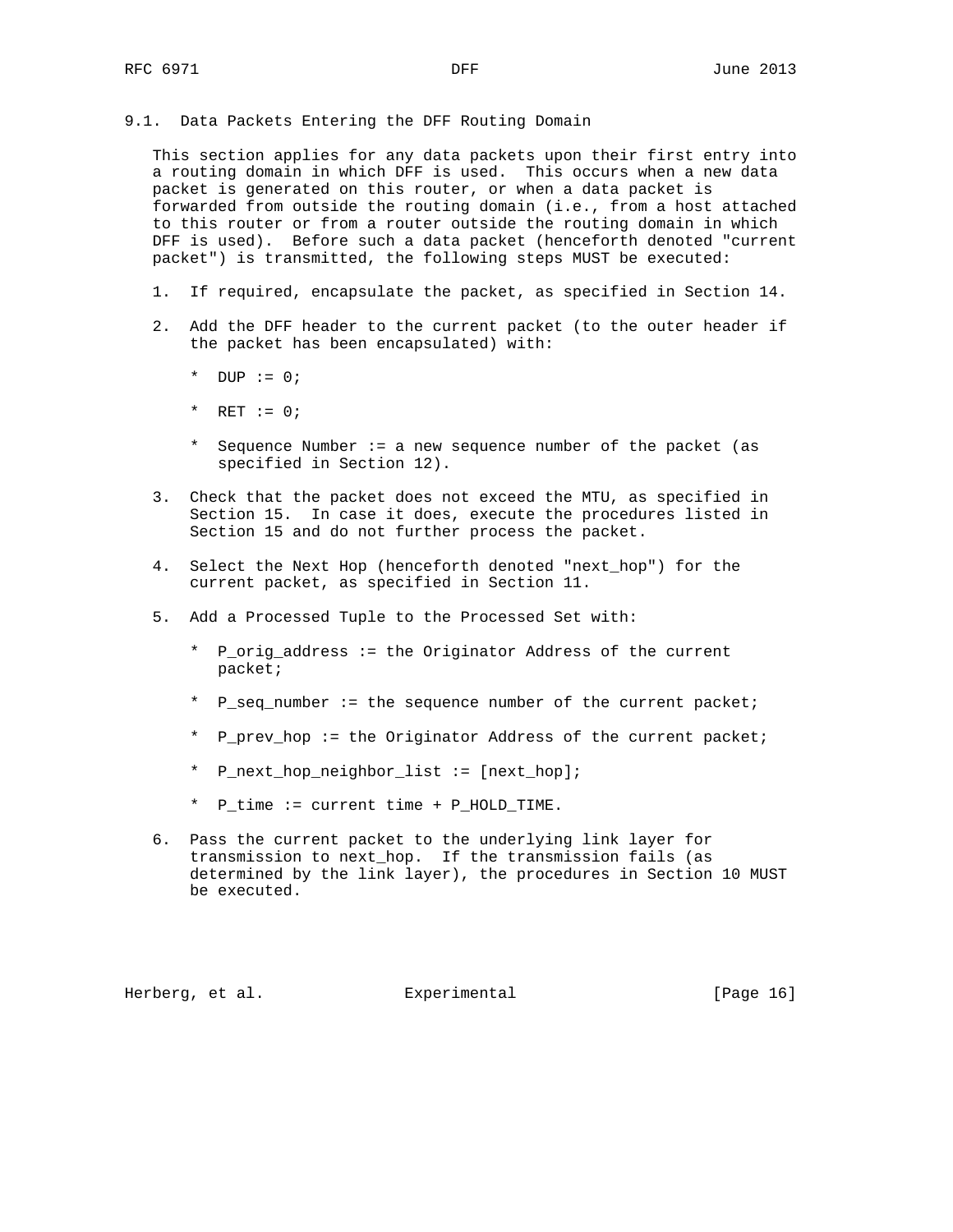## 9.2. Data Packet Processing

 When a packet (henceforth denoted the "current packet") is received by a router, the following tasks MUST be performed:

- 1. If the packet header is malformed (i.e., the header format is not as expected by this specification), drop the packet.
- 2. Otherwise, if the Destination Address of the packet matches an address of an interface of this router, deliver the packet to upper layers and do not further process the packet, as specified below.
- 3. Decrement the value of the Hop Limit field by one (1).
- 4. Drop the packet if Hop Limit is decremented to zero and do not further process the packet, as specified below.
- 5. If no Processed Tuple (henceforth denoted the "current tuple") exists in the Processed Set, where both of the following conditions are true:
	- + P\_orig\_address = the Originator Address of the current packet, AND;
	- + P\_seq\_number = the sequence number of the current packet.

Then:

- 1. Add a Processed Tuple (henceforth denoted the "current tuple") with:
	- + P\_orig\_address := the Originator Address of the current packet;
	- + P\_seq\_number := the sequence number of the current packet;
	- + P\_prev\_hop := the Previous Hop Address of the current packet;
	- + P\_next\_hop\_neighbor\_list := [];
	- + P\_time := current time + P\_HOLD\_TIME.
- 2. Set RET to 0 in the DFF header.
- 3. Select the Next Hop (henceforth denoted "next\_hop") for the current packet, as specified in Section 11.

Herberg, et al. Experimental [Page 17]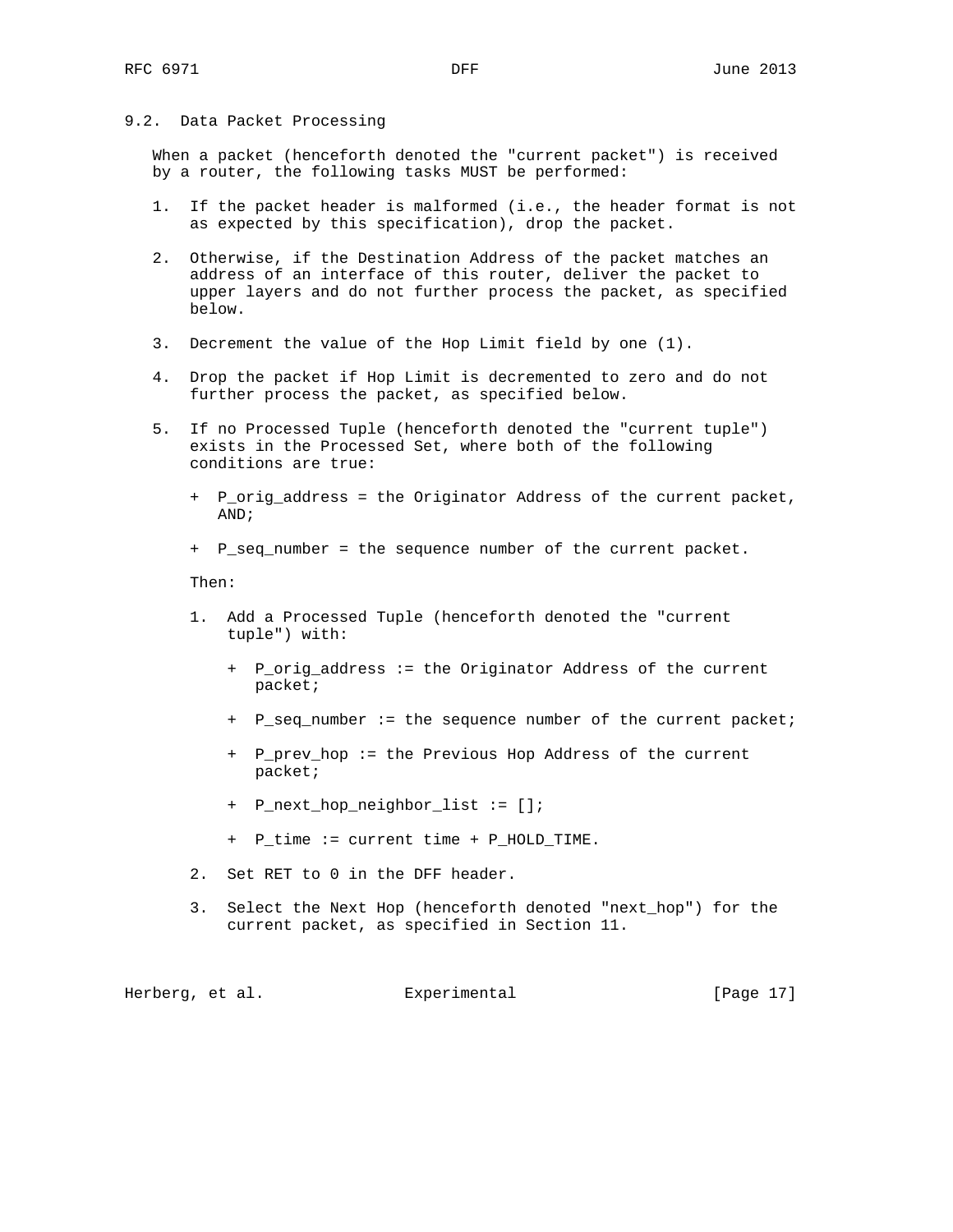- 4. P\_next\_hop\_neighbor\_list := P\_next\_hop\_neighbor\_list@ [next\_hop].
- 5. Pass the current packet to the underlying link layer for transmission to next\_hop. If the transmission fails (as determined by the link layer), the procedures in Section 10 MUST be executed.
- 6. Otherwise, if a tuple exists:
	- 1. If the return flag of the current packet is not set (RET = 0) (i.e., a loop has been detected):
		- 1. Set RET := 1.
		- 2. Pass the current packet to the underlying link layer for transmission to the Previous Hop.
	- 2. Otherwise, if the return flag of the current packet is set  $(RET = 1):$ 
		- 1. If the Previous Hop of the packet is not contained in P\_next\_hop\_neighbor\_list of the current tuple, drop the packet.
		- 2. If the Previous Hop of the packet (i.e., the address of the router from which the current packet has just been received) is equal to P\_prev\_hop of the current tuple (i.e., the address of the router from which the current packet has been first received), drop the packet.
		- 3. Set RET := 0.
		- 4. Select the Next Hop (henceforth denoted "next\_hop") for the current packet, as specified in Section 11.
		- 5. Modify the current tuple:
			- P\_next\_hop\_neighbor\_list := P\_next\_hop\_neighbor\_list@ [next\_hop];
			- P\_time := current time + P\_HOLD\_TIME.

Herberg, et al. **Experimental** [Page 18]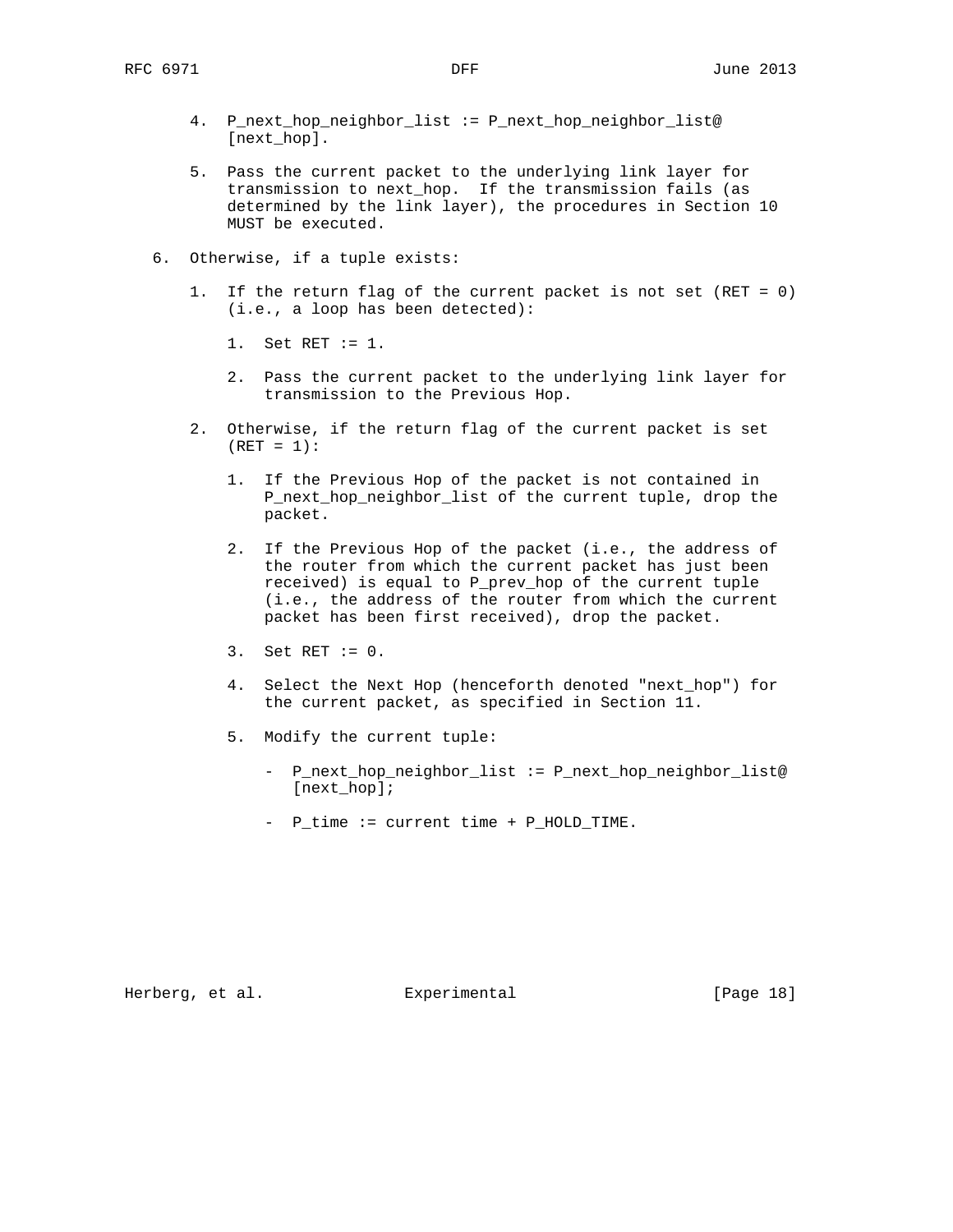- 6. If the selected Next Hop is equal to P\_prev\_hop of the current tuple, as specified in Section 11 (i.e., all candidate Next Hops have been unsuccessfully tried), set RET  $:= 1$ . If this router (i.e., the router receiving the current packet) has the same address as the Originator Address of the current packet, drop the packet.
- 7. Pass the current packet to the underlying link layer for transmission to next\_hop. If transmission fails (as determined by the link layer), the procedures in Section 10 MUST be executed.
- 10. Unsuccessful Packet Transmission

 DFF requires that the underlying link layer provides information as to whether a packet is successfully received by the Next Hop. Absence of such a signal is interpreted as a delivery failure of the packet (henceforth denoted the "current packet"). Note that the underlying link layer MAY retry sending the packet multiple times (e.g., using exponential back-off) before determining that the packet has not been successfully received by the Next Hop. The following steps are executed when a delivery failure occurs and Section 9 requests that they be executed.

- 1. Set the DUP flag of the DFF header of the current packet to 1.
- 2. Select the Next Hop (henceforth denoted "next\_hop") for the current packet, as specified in Section 11.
- 3. Find the Processed Tuple (the "current tuple") in the Processed Set with:
	- + P\_orig\_address = the Originator Address of the current packet, AND;
	- + P\_seq\_number = the sequence number of the current packet.
- 4. If no current tuple is found, drop the packet.
- 5. Otherwise, modify the current tuple:
	- \* P\_next\_hop\_neighbor\_list := P\_next\_hop\_neighbor\_list@ [next\_hop];
	- \* P\_time := current time + P\_HOLD\_TIME.

Herberg, et al.  $\qquad \qquad$  Experimental [Page 19]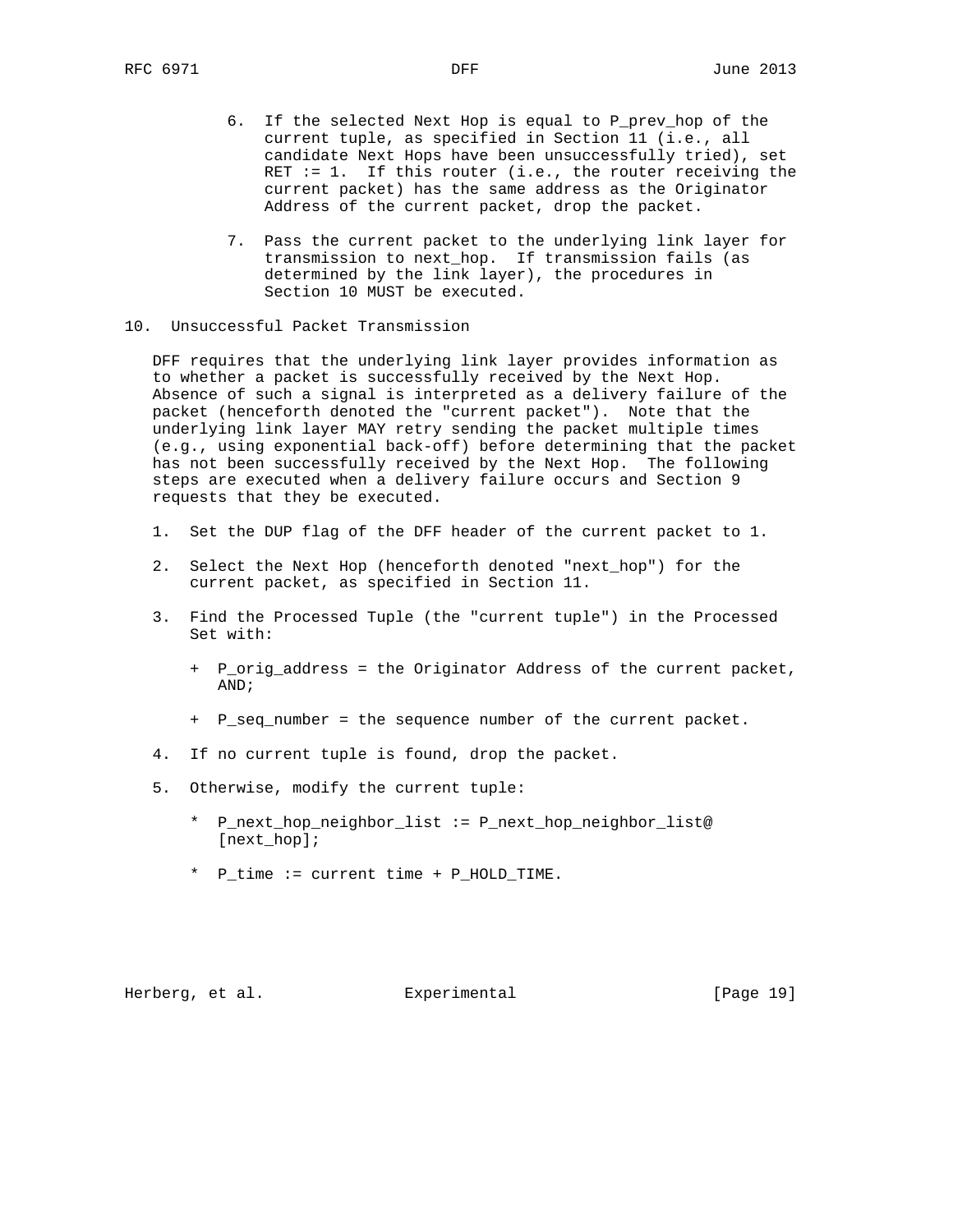6. If the selected next\_hop is equal to P\_prev\_hop of the current tuple, as specified in Section 11 (i.e., all neighbors have been unsuccessfully tried), then:

\* RET  $:= 1$ 

- \* Decrement the value of the Hop Limit field by one (1). Drop the packet if the Hop Limit is decremented to zero.
- 7. Otherwise
	- \*  $RET := 0$
- 8. Transmit the current packet to next\_hop. If transmission fails (as determined by the link layer), and if the next\_hop does not equal P\_prev\_hop from the current tuple, the procedures in Section 10 MUST be executed.
- 11. Determining the Next Hop for a Packet

 When forwarding a packet, a router determines a valid Next Hop for that packet, as specified in this section. As a Processed Tuple either existed when receiving the packet (henceforth denoted the "current packet") or was created, it can be assumed that the Processed Tuple for that packet (henceforth denoted the "current tuple") is available.

 The Next Hop is chosen from a list of candidate Next Hops in order of decreasing priority. This list is created per packet. The maximum candidate Next Hop list for a packet contains all the neighbors of the router (as determined from an external neighborhood discovery process), except for the Previous Hop of the current packet. A smaller list MAY be used, if desired, and the exact selection of the size of the candidate Next Hop list is a local decision that is made in each router and does not affect interoperability. Selecting a smaller list may reduce the path length of a packet traversing the network and reduce the required state in the Processed Set, but it may result in valid paths that are not explored. If information from the RIB is used, then the candidate Next Hop list MUST contain at least the Next Hop indicated in the RIB as the Next Hop on the shortest path to the destination, and it SHOULD contain all Next Hops indicated to the RIB as Next Hops on paths to the destination. If a Next Hop from the RIB equals the Previous Hop of the current packet, it MUST NOT be added to the candidate Next Hop list.

 The list MUST NOT contain addresses that are listed in P\_next\_hop\_neighbor\_list of the current tuple, in order to avoid sending the packet to the same neighbor multiple times. Moreover, an

Herberg, et al. **Experimental** [Page 20]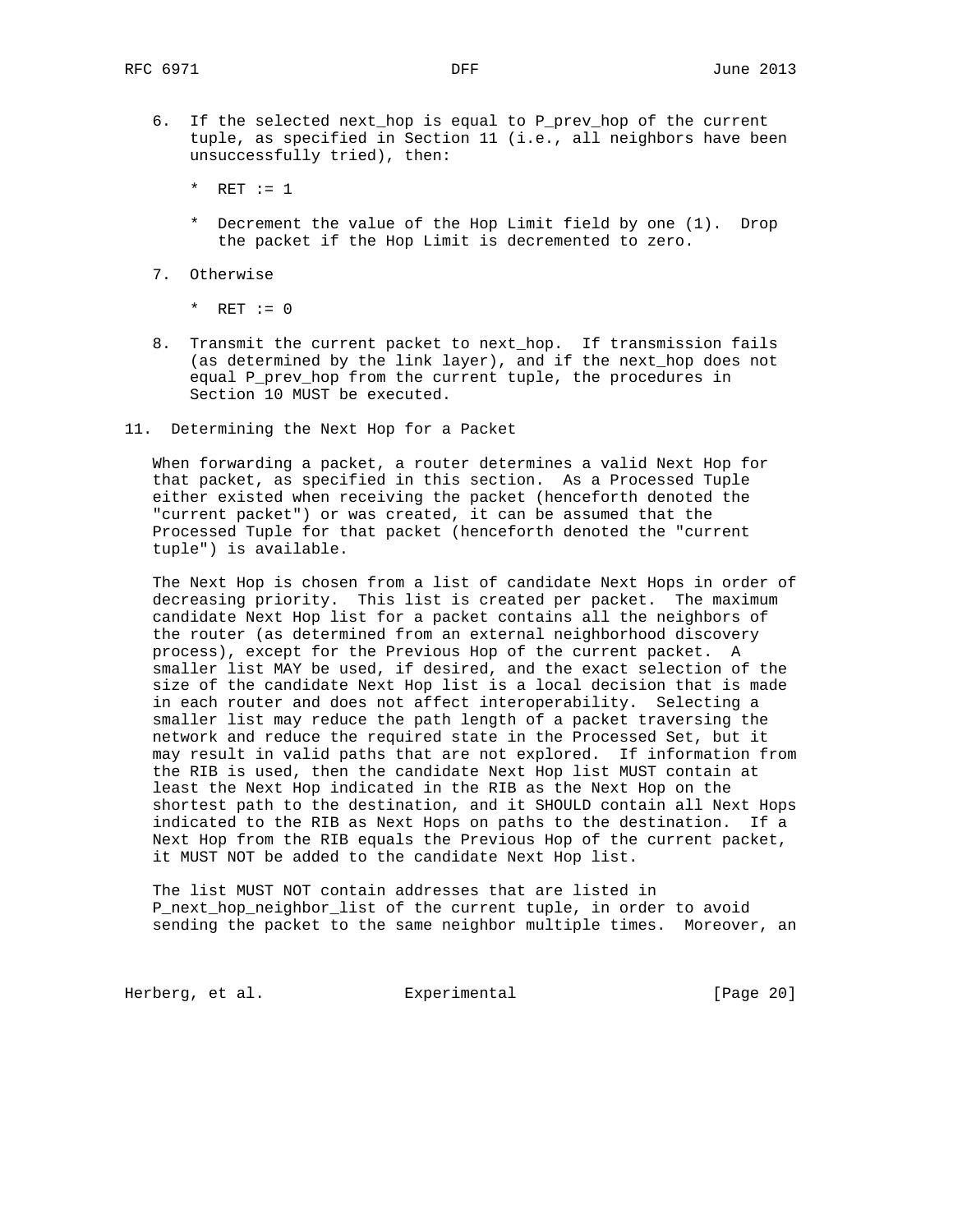address MUST NOT appear more than once in the list, for the same reason. Also, addresses of an interface of this router MUST NOT be added to the list.

 The list has an order of preference, where packets are first sent to the Next Hops at the top of the list during depth-first processing as specified in Sections 9.1 and 9.2. The following order is RECOMMENDED, with the elements listed on top having the highest preference:

- 1. The neighbor that is indicated in the RIB as the Next Hop on the shortest path to the destination of the current packet;
- 2. Other neighbors indicated in the RIB as Next Hops on the path to the destination of the current packet;
- 3. All other symmetric neighbors (except the Previous Hop of the current packet).

 Additional information from the RIB or the list of symmetric neighbors (such as route cost or link quality) MAY be used for determining the order.

 If the candidate Next Hop list created as specified in this section is empty, the selected Next Hop MUST be P\_prev\_hop of the current tuple; this case applies when returning the packet to the Previous Hop.

12. Sequence Numbers

 Whenever a router generates a packet or forwards a packet on behalf of a host or a router outside the routing domain where DFF is used, a sequence number MUST be created and included in the DFF header. This sequence number MUST be unique locally on each router where it is created. A sequence number MUST start at 0 for the first packet to which the DFF header is added, and then increment by 1 for each new packet. The sequence number MUST NOT be greater than 65535 and MUST wrap around to 0.

13. Modes of Operation

 DFF can be used either as the "route-over" IPv6-forwarding protocol, or alternatively as the "mesh-under" data-forwarding protocol for the LoWPAN adaptation layer [RFC4944]. Previous sections have specified the DFF mechanism in general; specific differences for each MoP are specified in this section.

Herberg, et al. Experimental [Page 21]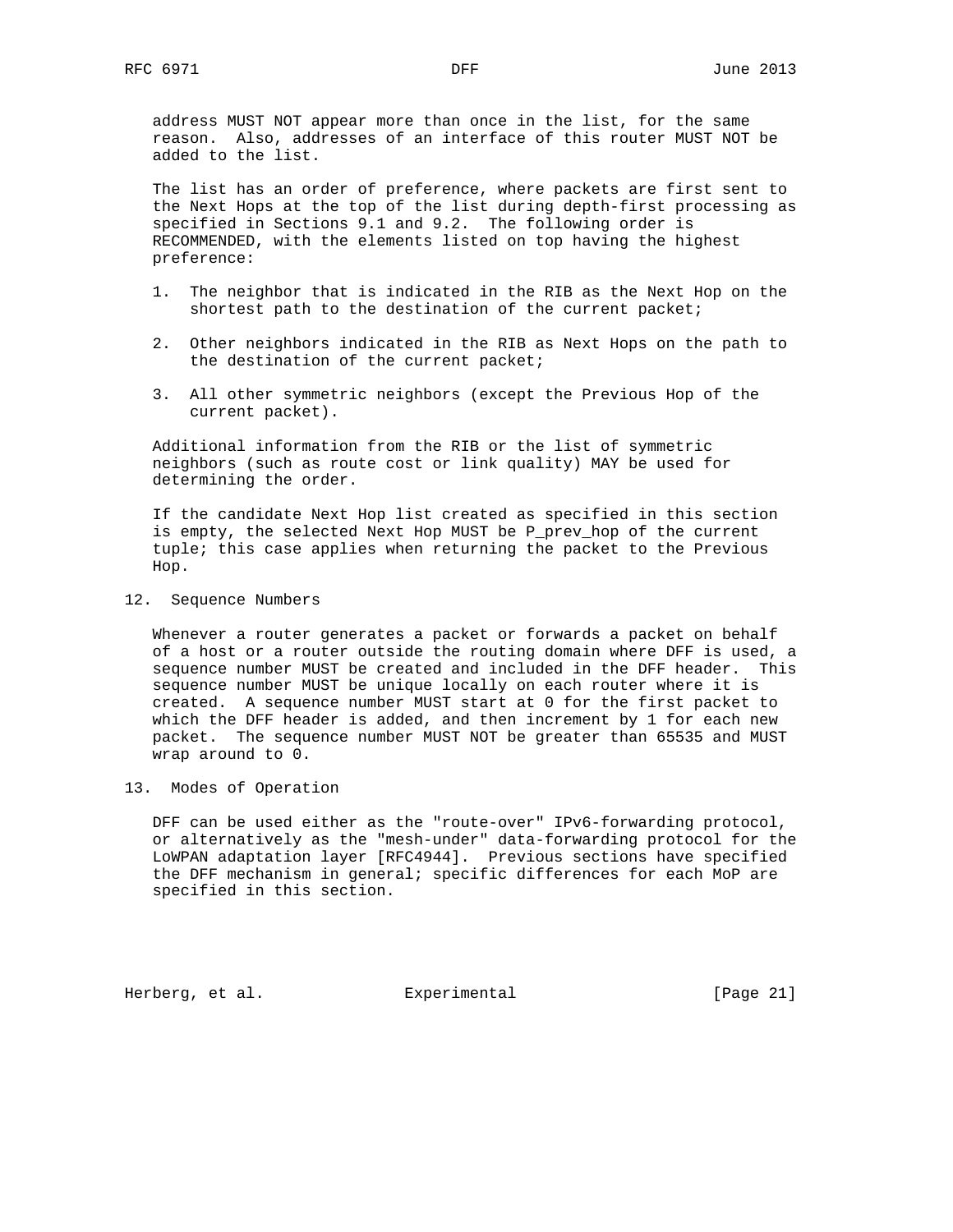13.1. Route-Over

 This section maps the general terminology from Section 2.2 to the specific terminology when using the "route-over" MoP.

13.1.1. Mapping of DFF Terminology to IPv6 Terminology

 The following terms are those listed in Section 2.2, and their meaning is explicitly defined when DFF is used in the "route-over" MoP:

Packet - An IPv6 packet, as specified in [RFC2460].

Packet Header - An IPv6 extension header, as specified in [RFC2460].

Address - An IPv6 address, as specified in [RFC4291].

- Originator Address The Originator Address corresponds to the Source Address field of the IPv6 header, as specified in [RFC2460].
- Destination Address The Destination Address corresponds to the destination field of the IPv6 header, as specified in [RFC2460].
- Next Hop The Next Hop is the IPv6 address of the node to which the packet is sent; the link-layer address from that IP address is resolved by a mechanism such as Neighbor Discovery (ND) [RFC4861]. The link-layer address is then used by L2 as the destination.
- Previous Hop The Previous Hop is the IPv6 address from the interface of the node from which the packet has been received.
- Hop Limit The Hop Limit corresponds to the Hop Limit field in the IPv6 header, as specified in [RFC2460].

13.1.2. Packet Format

 In the "route-over" MoP, all IPv6 packets MUST conform with the format specified in [RFC2460].

 The DFF header, as specified below, is an IPv6 Hop-by-Hop Options header, and is depicted in Figure 1 (where DUP is abbreviated to D, and RET is abbreviated to R because of the limited space in the figure). This document specifies a new option to be used inside the Hop-by-Hop Options header, which contains the DFF fields (DUP and RET flags and sequence number, as specified in Section 7).

Herberg, et al. Experimental [Page 22]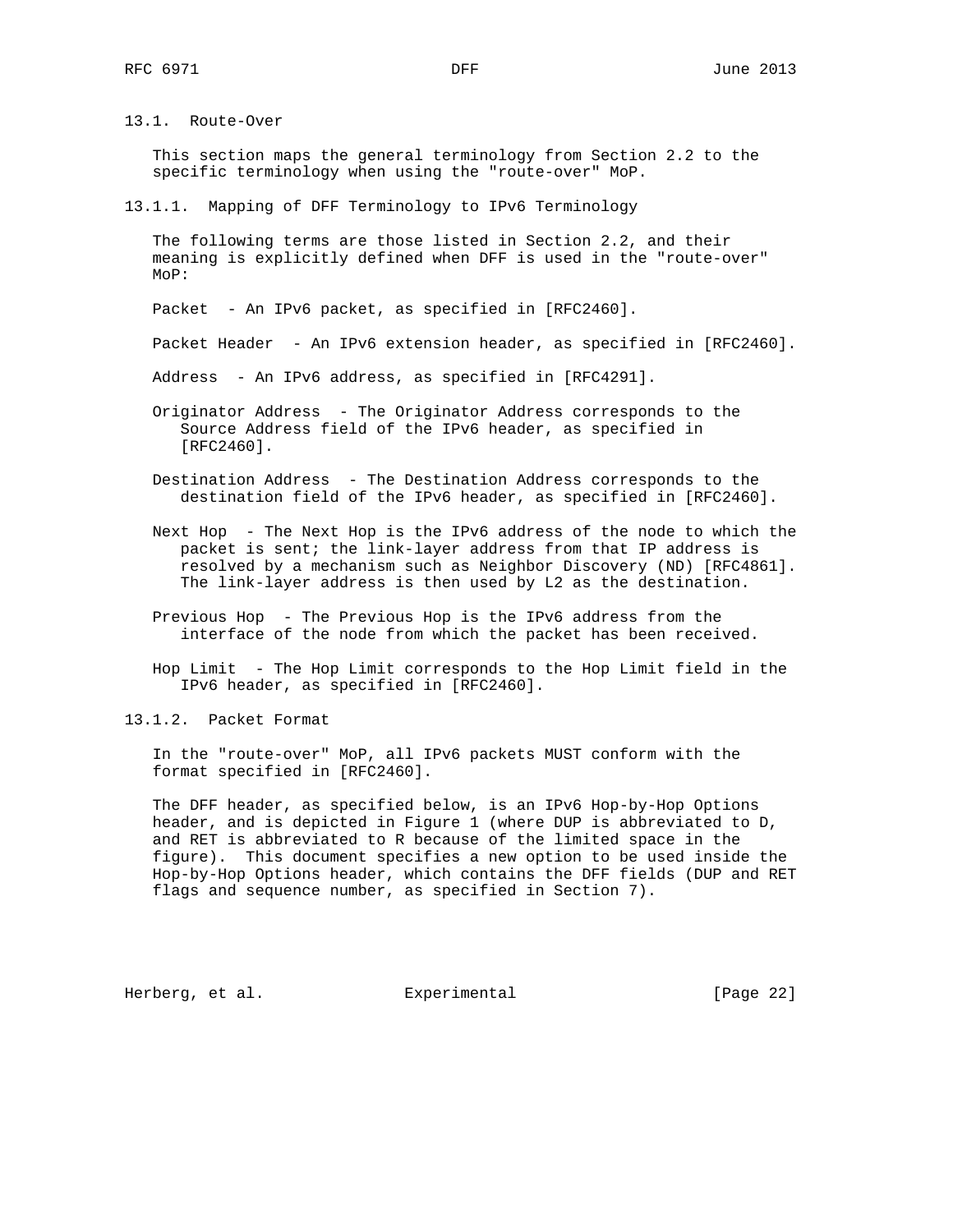### [RFC6564] specifies:

 New options for the existing Hop-by-Hop Header SHOULD NOT be created or specified unless no alternative solution is feasible. Any proposal to create a new option for the existing Hop-by-Hop Header MUST include a detailed explanation of why the hop-by-hop behavior is absolutely essential in the document proposing the new option with hop-by-hop behavior.

 [RFC6564] recommends to use destination headers instead of Hop-by-Hop Options headers. Destination headers are only read by the destination of an IPv6 packet, not by intermediate routers. However, the mechanism specified in this document relies on intermediate routers reading and editing the header. Specifically, the sequence number and the DUP and RET flags are read by each router running the DFF protocol. Modifying the DUP and RET flags is essential for this protocol to tag duplicate or returned packets. Without the DUP flag, a duplicate packet cannot be discerned from a looping packet, and without the RET flag, a returned packet cannot be discerned from a looping packet.

|                 | 0 1 2 3 4 5 6 7 8 9 0 1 2 3 4 5 6 7 8 9 0 1 2 3 4 5 6 7 8 9 0 1 |               |
|-----------------|-----------------------------------------------------------------|---------------|
|                 |                                                                 |               |
| Next Header     | Hdr Ext Len   OptTypeDFF                                        | OptDataLenDFF |
|                 |                                                                 |               |
| VER D R 0 0 0 0 | Sequence Number                                                 | Pad1          |
|                 |                                                                 |               |

#### Figure 1: IPv6 DFF Header

Field definitions of the DFF header are as follows:

- Next Header 8-bit selector. Identifies the type of header immediately following the Hop-by-Hop Options header, as specified in [RFC2460].
- Hdr Ext Len 8-bit unsigned integer. Length of the Hop-by-Hop Options header in 8-octet units, not including the first 8 octets, as specified in [RFC2460]. This value is set to 0 (zero).
- OptTypeDFF 8-bit identifier of the type of option, as specified in [RFC2460]. This value is set to IP\_DFF. The two high-order bits of the option type MUST be set to '11', and the third bit is equal to '1'. With these bits, according to [RFC2460], routers that do not understand this option on a received packet discard the packet and, only if the packet's Destination Address was not a multicast address, send an ICMP Parameter Problem (Code 2) message to the

Herberg, et al. Experimental [Page 23]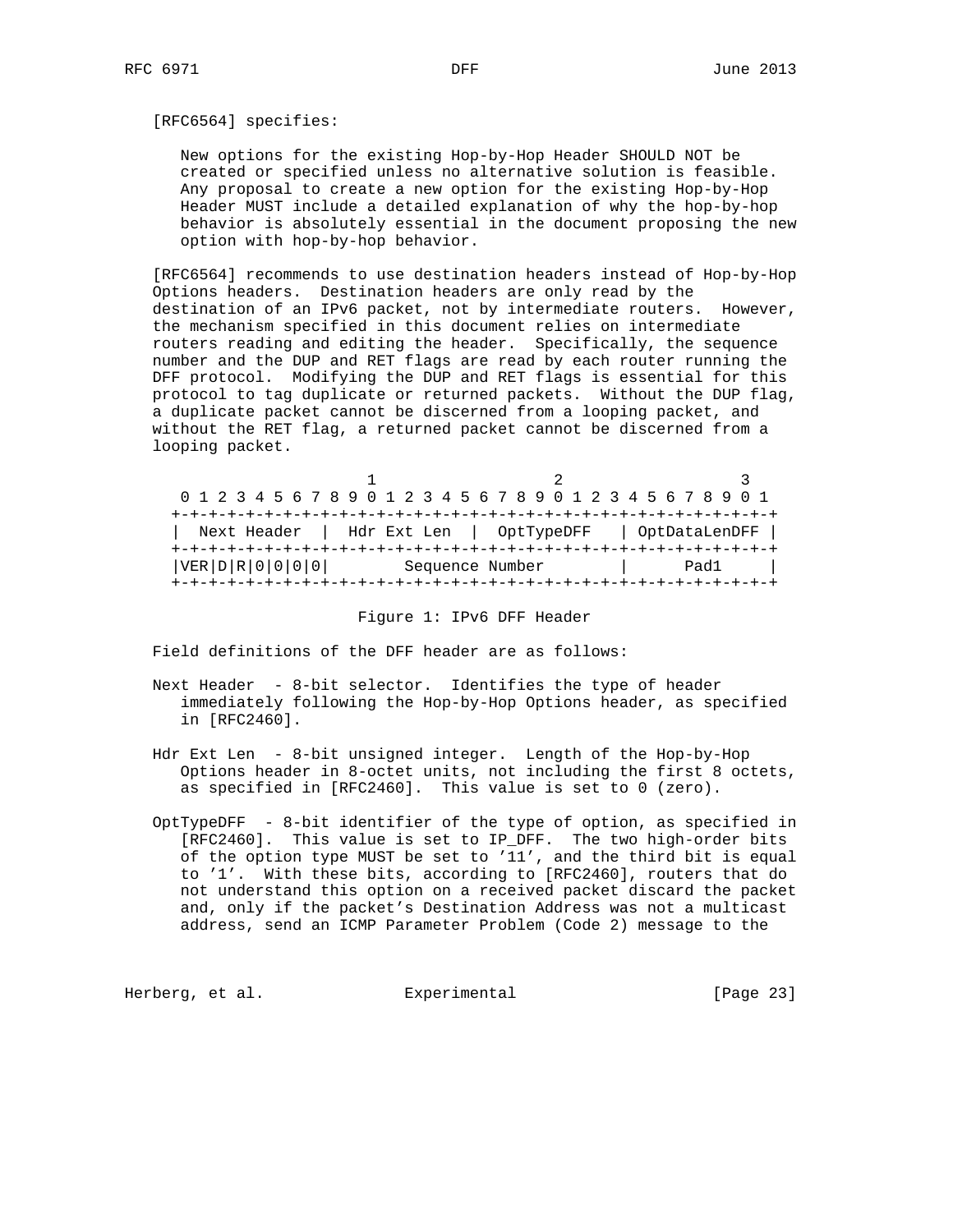packet's Source Address, pointing to the unrecognized option type. Also, according to [RFC2460], the values within the option are expected to change en route.

- OptDataLenDFF 8-bit unsigned integer. Length of the option data field of this option, in octets, as specified in [RFC2460]. This value is set to 2 (two).
- DFF fields A 2-bit version field (abbreviated as VER); the DUP (abbreviated as D) and RET (abbreviated as R) flags follow after Mesh Forw, as specified in Section 13.2.2. The version specified in this document is '00'. All other bits (besides VER, DUP, and RET) of this octet are reserved and MUST be set to 0.
- Sequence Number A 16-bit field, containing an unsigned integer sequence number, as specified in Section 7.
- Pad1 Since the Hop-by-Hop Options header must have a length that is a multiple of 8 octets, a Pad1 option is used, as specified in [RFC2460]. All bits of this octet are 0.
- 13.2. Mesh-Under

 This section maps the general terminology from Section 2.2 to the specific terminology when using the "mesh-under" MoP.

13.2.1. Mapping of DFF Terminology to LoWPAN Terminology

 The following terms are those listed in Section 2.2 (besides "Mode of Operation"), and their meaning is explicitly defined when DFF is used in the "mesh-under" MoP.

Packet - A "LoWPAN-encapsulated packet" (as specified in [RFC4944]), which contains an IPv6 packet as payload.

Packet Header - A LoWPAN header, as specified in [RFC4944].

- Address A 16-bit short or EUI-64 link-layer address, as specified in [RFC4944].
- Originator Address The Originator Address corresponds to the Originator Address field of the Mesh Addressing header, as specified in [RFC4944].
- Destination Address The Destination Address corresponds to the Final Destination field of the Mesh Addressing header, as specified in [RFC4944].

Herberg, et al. Experimental [Page 24]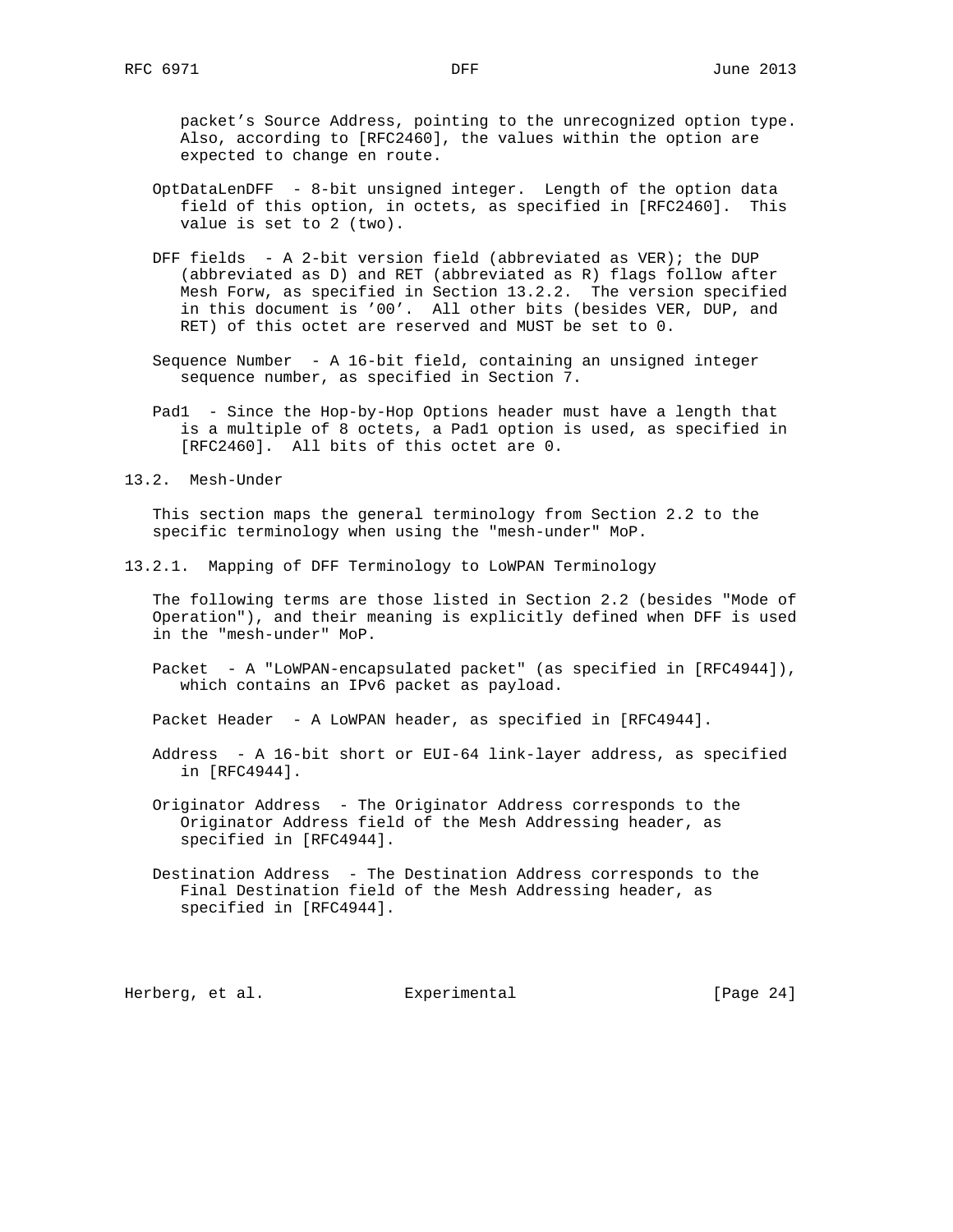- Next Hop The Next Hop is the Destination Address of a frame containing a LoWPAN-encapsulated packet, as specified in [RFC4944].
- Previous Hop The Previous Hop is the Source Address of the frame containing a LoWPAN-encapsulated packet, as specified in [RFC4944].
- Hop Limit The Hop Limit corresponds to the Deep Hops Left field in the Mesh Addressing header, as specified in [RFC4944].

13.2.2. Packet Format

 In the "mesh-under" MoP, all IPv6 packets MUST conform with the format specified in [RFC4944]. All data packets exchanged by routers using this specification MUST contain the Mesh Addressing header as part of the LoWPAN encapsulation, as specified in [RFC4944].

 The DFF header, as specified below, MUST follow the Mesh Addressing header. After these two headers, any other LoWPAN header, e.g., header compression or fragmentation headers, MAY also be added before the actual payload. Figure 2 depicts the Mesh Addressing header defined in [RFC4944], and Figure 3 depicts the DFF header.

|                                                                      |  |  |  | 0 1 2 3 4 5 6 7 8 9 0 1 2 3 4 5 6 7 8 9 0 1 2 3 4 5 6 7 8 9 0 1 |  |  |  |  |  |  |  |  |  |  |  |  |
|----------------------------------------------------------------------|--|--|--|-----------------------------------------------------------------|--|--|--|--|--|--|--|--|--|--|--|--|
|                                                                      |  |  |  |                                                                 |  |  |  |  |  |  |  |  |  |  |  |  |
| $ 1 0  V $ F   HopsLft   DeepHopsLeft   orig. address, final address |  |  |  |                                                                 |  |  |  |  |  |  |  |  |  |  |  |  |
|                                                                      |  |  |  |                                                                 |  |  |  |  |  |  |  |  |  |  |  |  |

Figure 2: Mesh Addressing Header

|                                       | 0 1 2 3 4 5 6 7 8 9 0 1 2 3 4 5 6 7 8 9 0 1 2 3 4 5 6 7 8 9 0 1 |  |
|---------------------------------------|-----------------------------------------------------------------|--|
|                                       |                                                                 |  |
| $ 0 1 $ Mesh Forw $ VER D R 0 0 0 0 $ | sequence number                                                 |  |
|                                       |                                                                 |  |

Figure 3: Header for DFF Data Packets

 Field definitions of the Mesh Addressing header are as specified in [RFC4944]. When adding that header to the LoWPAN encapsulation on the Originator, the fields of the Mesh Addressing header MUST be set to the following values:

Herberg, et al. Experimental [Page 25]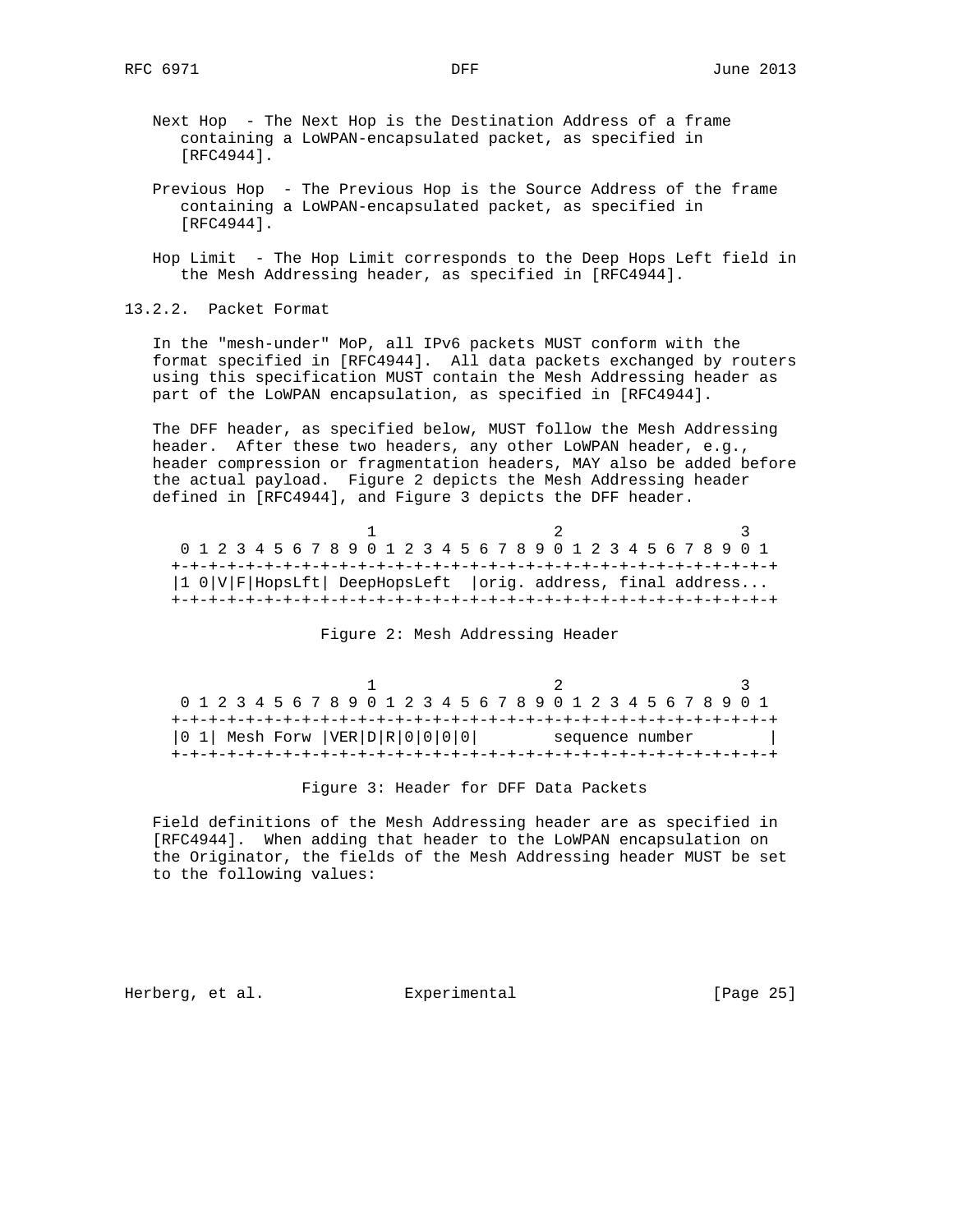- o V := 0 if the Originator Address is an IEEE extended 64-bit address (EUI-64); otherwise,  $V := 1$  if it is a short 16-bit address.
- o F := 0 if the Final Destination Address is an IEEE extended 64-bit address (EUI-64); otherwise,  $F := 1$  if it is a short 16-bit address.
- o Hops Left := 0xF (i.e., reserved value indicating that the Deep Hops Left field follows);
- o Deep Hops Left := MAX\_HOP\_LIMIT.

Field definitions of the DFF header are as follows:

- Mesh Forw A 6-bit identifier that allows for the use of different mesh-forwarding mechanisms. As specified in [RFC4944], additional mesh-forwarding mechanisms should use the reserved dispatch byte values following LOWPAN\_BC0; therefore, '0 1' MUST precede Mesh Forw. The value of Mesh Forw is LOWPAN\_DFF.
- DFF fields A 2-bit version (abbreviated as VER) field; the DUP (abbreviated as D) and RET (abbreviated as R) flags follow after Mesh Forw, as specified in Section 13.2.2. The version specified in this document is '00'. All other bits (besides VER, DUP, and RET) of this octet are reserved and MUST be set to 0.
- Sequence Number A 16-bit field, containing an unsigned integer sequence number, as specified in Section 7.
- 14. Scope Limitation of DFF

 The forwarding mechanism specified in this document MUST be limited in scope to the routing domain in which DFF is used. That also implies that any headers specific to DFF do not traverse the boundaries of the routing domain. This section specifies, both for the "route-over" MoP and the "mesh-under" MoP, how to limit the scope of DFF to the routing domain in which it is used.

 Figures 4 to 7 depict four different cases for source and destination of traffic with regards to the scope of the routing domain in which DFF is used. Sections 14.1 and 14.2 specify how routers limit the scope of DFF for the "route-over" MoP and the "mesh-under" MoP, respectively, for these cases. In these sections, all nodes "inside the routing domain" are routers and use DFF, and may also be sources or destinations. Sources or destinations "outside the routing

Herberg, et al. Experimental [Page 26]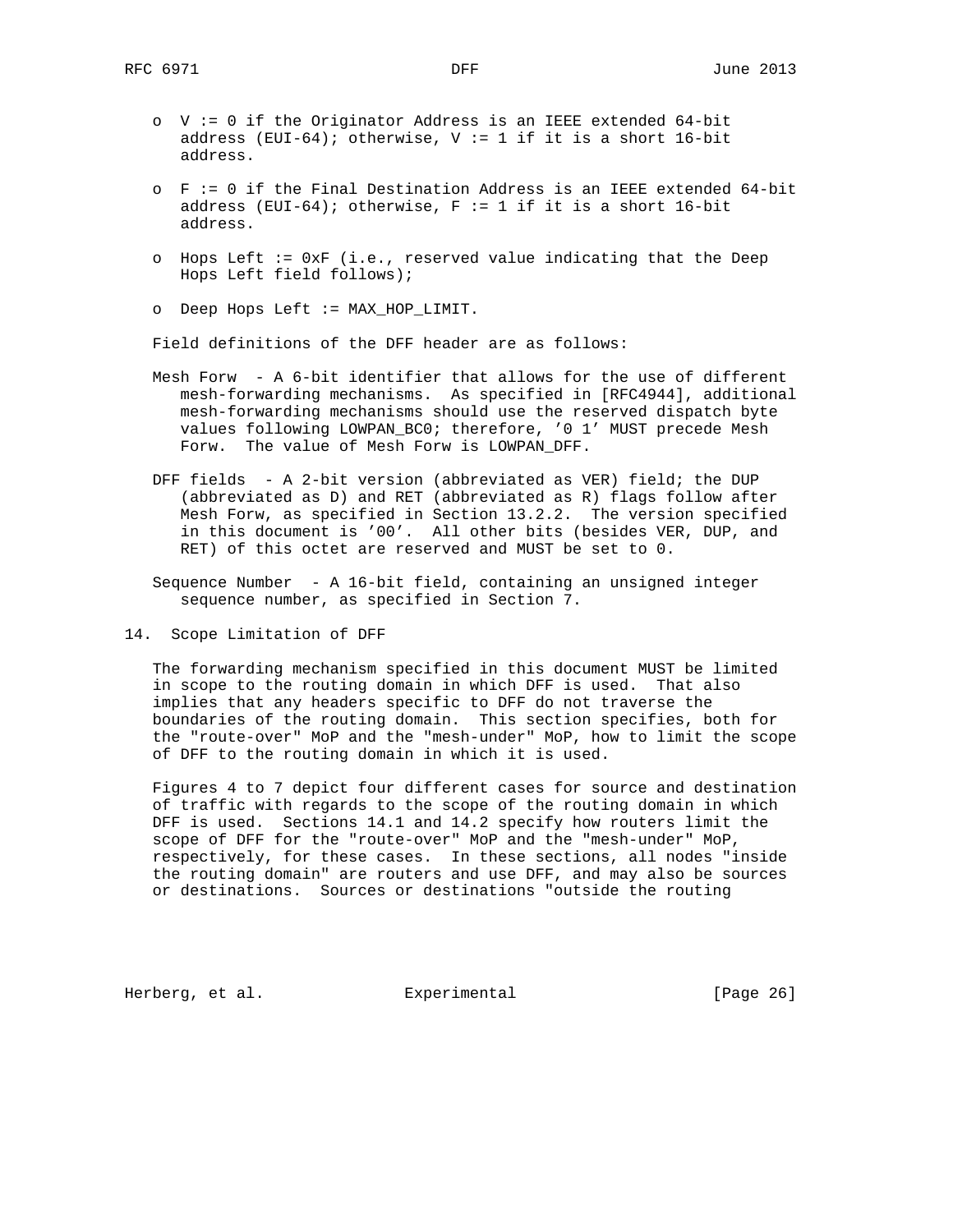domain" do not run DFF; either they are hosts attached to a router in the routing domain that is running DFF, or they are themselves routers but outside the routing domain and not running DFF.



Figure 4: Traffic within the Routing Domain (from S to D)



 Figure 5: Traffic from Within the Routing Domain to Outside of the Domain (from S to D)



 Figure 6: Traffic from Outside the Routing Domain to Inside the Domain (from S to D)

 +-----------------+ | |  $(S)$  -------->  $(R1)$  ---------->  $(R2)$  -------->  $(D)$  | | +-----------------+ Routing Domain

 Figure 7: Traffic from Outside the Routing Domain, Traversing the Domain and Then to the Outside of the Domain (from S to D)

Key:

 (S) = source router (D) = destination router  $(R)$ ,  $(R1)$ ,  $(R2)$  = other routers

Herberg, et al. Experimental [Page 27]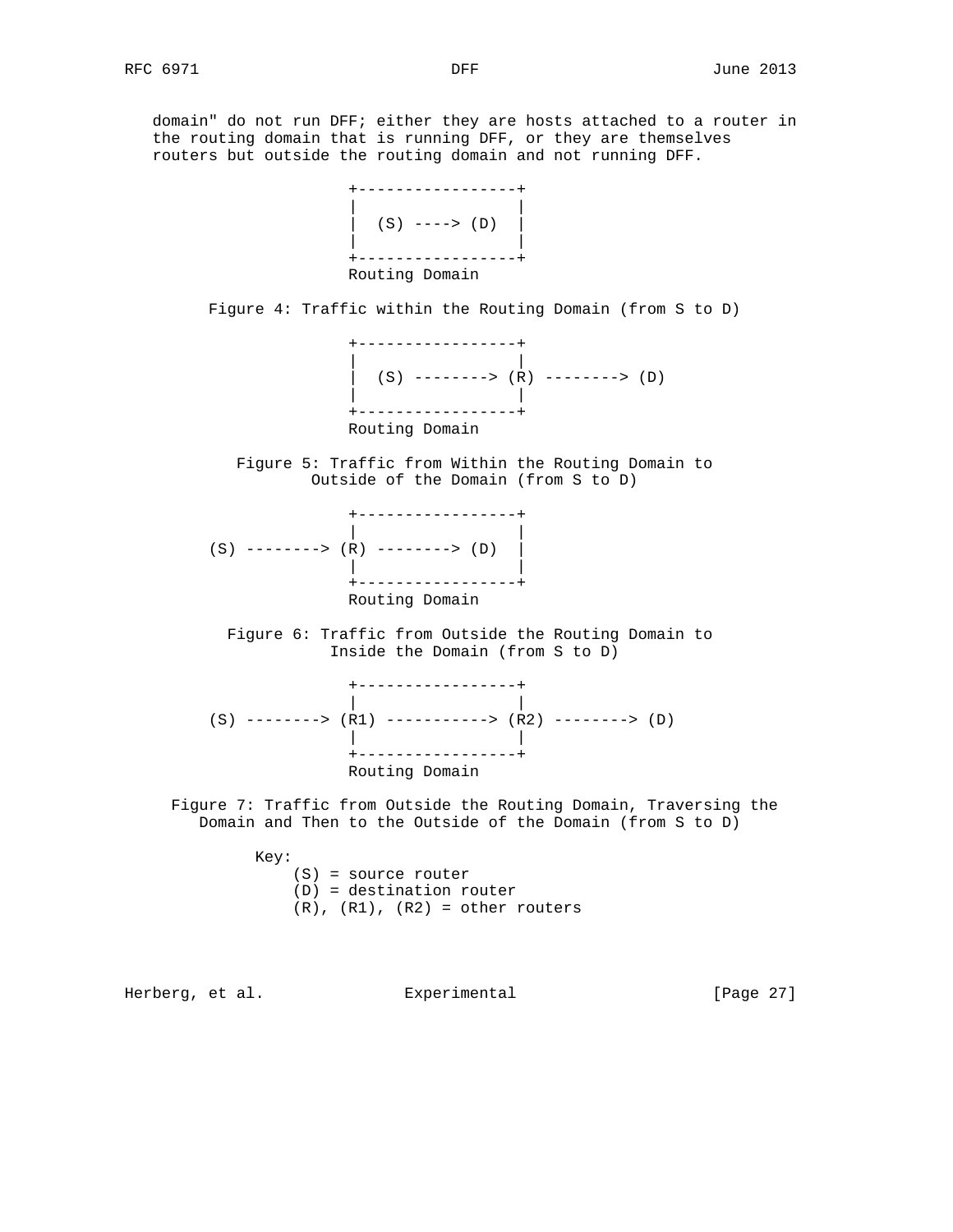## 14.1. Route-Over MoP

 In Figure 4, both the source and destination of the traffic are routers within the routing domain. If traffic is originated at S, the DFF header is added to the IPv6 header (as specified in Section 13.1.2). The Originator Address is set to S and the Destination Address is set to D. The packet is forwarded to D using this specification. When router D receives the packet, it processes the payload of the IPv6 packet in upper layers. This case assumes that S has knowledge that D is in the routing domain, e.g., because of the administrative setting based on the IP address of the destination. If S has no knowledge about whether D is in the routing domain, IPv6-in-IPv6 tunnels as specified in [RFC2473] MUST be used. These cases are described in the following paragraphs.

 In Figure 5, the source of the traffic (S) is within the routing domain, and the destination (D) is outside of the routing domain. The IPv6 packet, originated at S, MUST be encapsulated according to [RFC2473] (IPv6-in-IPv6 tunnels) and the DFF header MUST be added to the outer IPv6 header. S chooses the next router that should process the packet as the tunnel exit-point (R). Administrative settings, as well as information from a routing protocol, may be used to determine the tunnel exit-point. If no information is available for which router to choose as the tunnel exit-point, the Next Hop MUST be used as the tunnel exit-point. In some cases, the tunnel exit-point will be the final router along a path towards the packet's destination, and the packet will only traverse a single tunnel (e.g., if R is a known border router then S can choose R as the tunnel exit-point). In other cases, the tunnel exit-point will not be the final router along the path to D, and the packet may traverse multiple tunnels to reach the destination; note that in this case, the DFF mechanism is only used inside each IPv6-in-IPv6 tunnel. The Originator Address of the packet is set to S and the Destination Address is set to the tunnel exit-point (in the outer IPv6 header). The packet is forwarded to the tunnel exit-point using this specification (potentially using multiple consecutive IPv6-in-IPv6 tunnels). When router R receives the packet, it decapsulates the IPv6 packet and forwards the inner IPv6 packet to D, using normal IPv6 forwarding as specified in [RFC2460].

 In Figure 6, the source of the traffic (S) is outside of the routing domain, and the destination (D) is inside of the routing domain. The IPv6 packet, originated at S, is forwarded to R using normal IPv6 forwarding as specified in [RFC2460]. Router R MUST encapsulate the IPv6 packet according to [RFC2473] and add the DFF header (as specified in Section 13.1.2) to the outer IPv6 header. Like in the previous case, R has to select a tunnel exit-point; if it knows that D is in the routing domain (e.g., based on administrative settings),

Herberg, et al. **Experimental** Experimental [Page 28]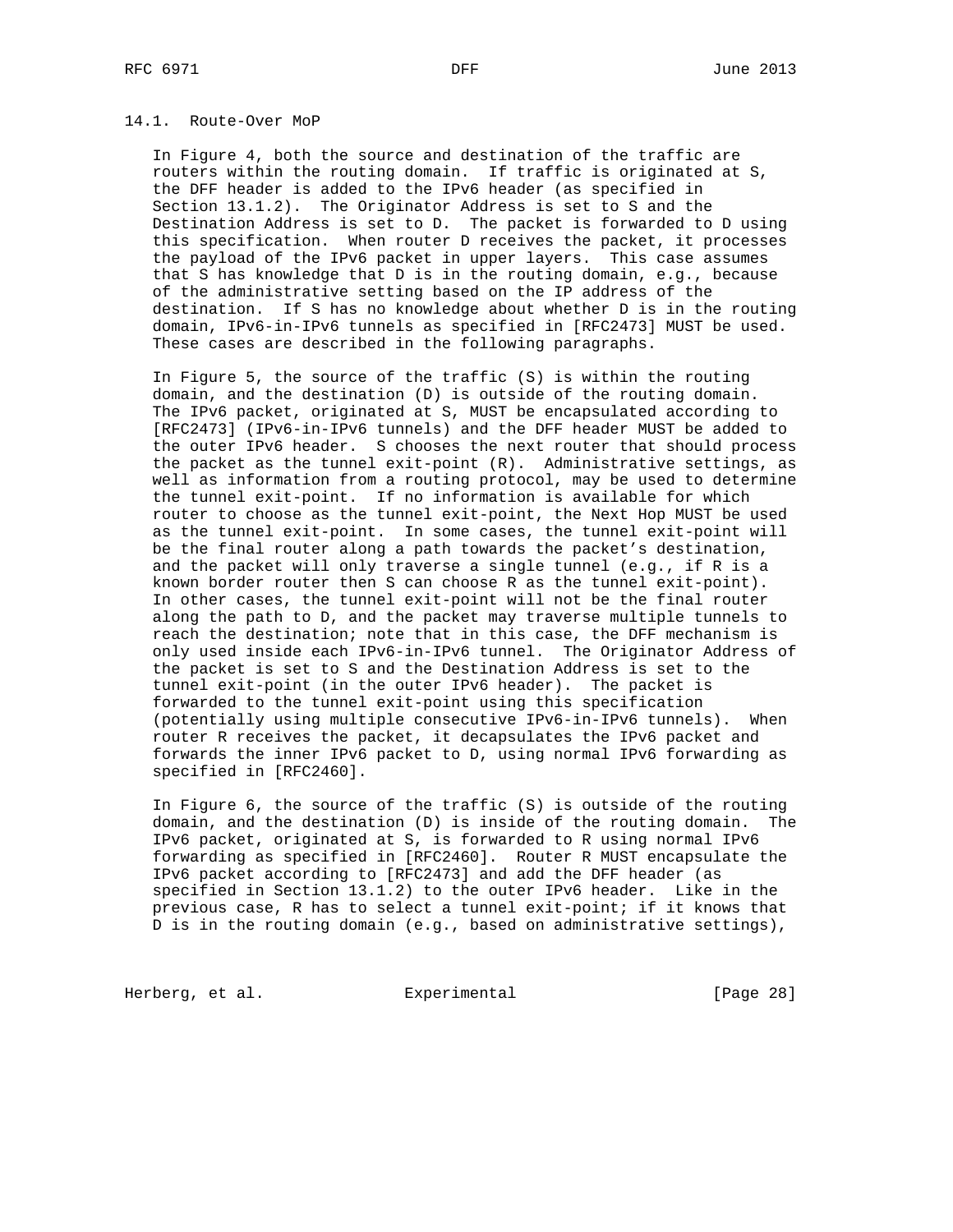it SHOULD select D as the tunnel exit-point. In case it does not have any information as to which exit-point to select, it MUST use the Next Hop as the tunnel exit-point, limiting the effectiveness of DFF to inside each IPv6-in-IPv6 tunnel. The Originator Address of the packet is set to R, the Destination Address to the tunnel exit point (both in the outer IPv6 header), and the sequence number in the DFF header is generated locally on R. The packet is forwarded to D using this specification. When router D receives the packet, it decapsulates the inner IPv6 packet and processes the payload of the inner IPv6 packet in upper layers.

 This mechanism is typically not used in transit networks; therefore, this case is discouraged, but described nevertheless for completeness. In Figure 7, both the source of the traffic (S) and the destination (D) are outside of the routing domain. The IPv6 packet, originated at S, is forwarded to R1 using normal IPv6 forwarding, as specified in [RFC2460]. Router R1 MUST encapsulate the IPv6 packet according to [RFC2473] and add the DFF header (as specified in Section 13.1.2). R1 selects a tunnel exit-point like in the previous cases; if R2 is, e.g., a known border router, then R1 can select R2 as the tunnel exit-point. The Originator Address is set to R1, the Destination Address is set to the tunnel exit-point (both in the outer IPv6 header), and the sequence number in the DFF header is generated locally on R1. The packet is forwarded to the tunnel exit-point using this specification (potentially traversing multiple consecutive IPv6-in-IPv6 tunnels). When router R2 receives the packet, it decapsulates the inner IPv6 packet and forwards the inner IPv6 packet to D, using normal IPv6 forwarding as specified in [RFC2460].

### 14.2. Mesh-Under MoP

 In Figure 4, both the source and destination of the traffic are routers within the routing domain. If traffic is originated at router S, the LoWPAN-encapsulated packet is created from the IPv6 packet, as specified in [RFC4944]. Then, the Mesh Addressing header and the DFF header (as specified in Section 13.2.2) are added to the LoWPAN encapsulation on router S. The Originator Address is set to S and the Destination Address is set to D. The packet is then forwarded using this specification. When router D receives the packet, it processes the payload of the packet in upper layers.

 In Figure 5, the source of the traffic (S) is within the routing domain, and the destination (D) is outside of the routing domain (which is known by S to be outside the routing domain because D uses a different IP prefix from the PAN). The LoWPAN-encapsulated packet, originated at router S, is created from the IPv6 packet as specified in [RFC4944]. Then, the Mesh Addressing header and the DFF header

Herberg, et al. **Experimental** [Page 29]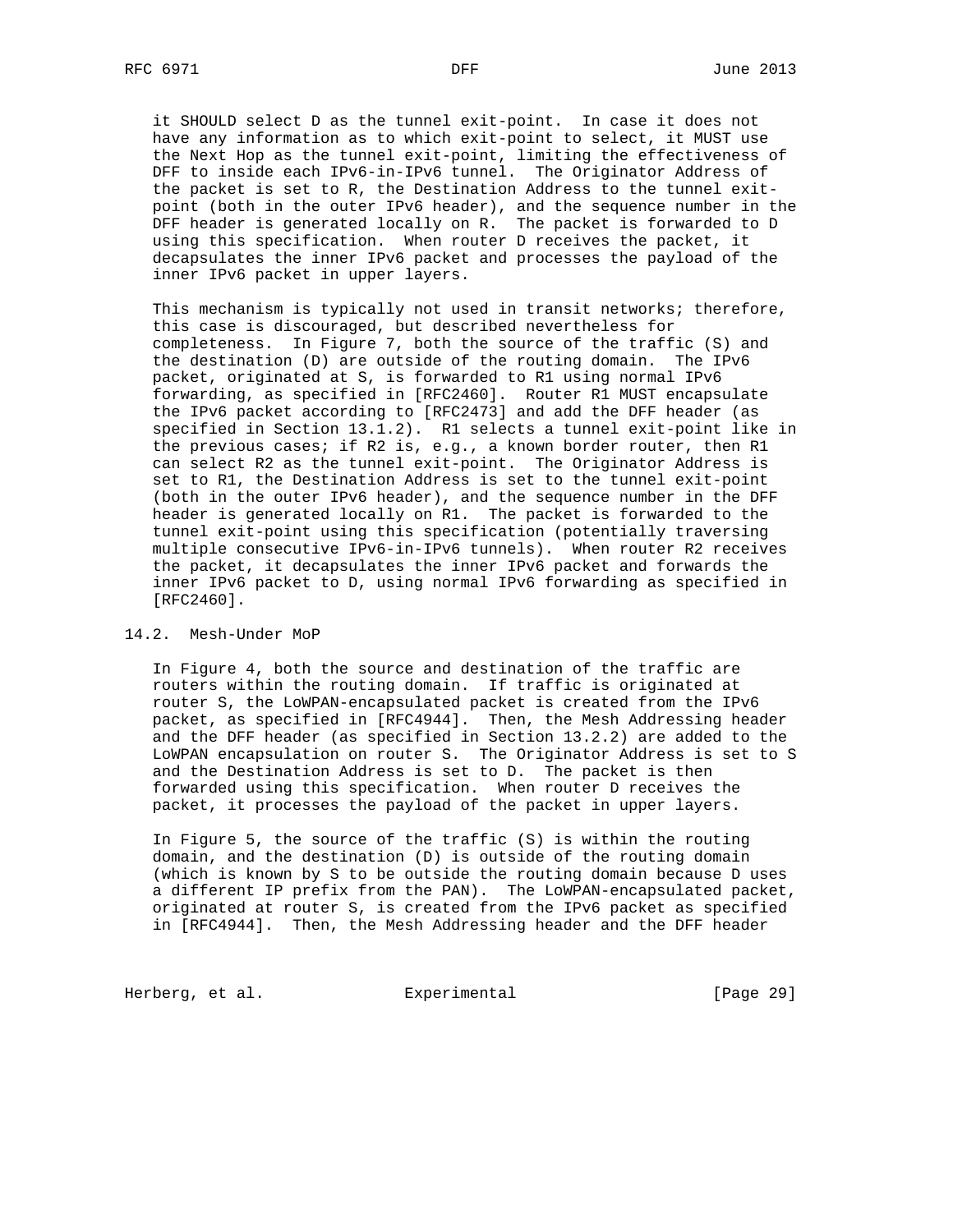(as specified in Section 13.2.2) are added to the LoWPAN encapsulation on router S. The Originator Address is set to S and the Destination Address is set to R, which is a known border router of the PAN. The packet is then forwarded using this specification. When router R receives the packet, it restores the IPv6 packet from the LoWPAN-encapsulated packet and forwards it to D, using normal IPv6 forwarding, as specified in [RFC2460].

 In Figure 6, the source of the traffic (S) is outside of the routing domain, and the destination (D) is inside of the routing domain. The IPv6 packet, originated at S, is forwarded to R using normal IPv6 forwarding, as specified in [RFC2460]. Router R (which is a known border router to the PAN) creates the LoWPAN-encapsulated packet from the IPv6 packet, as specified in [RFC4944]. Then, R adds the Mesh Addressing header and the DFF header (as specified in Section 13.2.2). The Originator Address is set to R, the Destination Address to D, and the sequence number in the DFF header is generated locally on R. The packet is forwarded to D using this specification. When router D receives the packet, it restores the IPv6 packet from the LoWPAN-encapsulated packet and processes the payload in upper layers.

 As LoWPANs are typically not transit networks, the following case is discouraged, but described nevertheless for completeness: In Figure 7, both the source of the traffic (S) and the destination (D) are outside of the routing domain. The IPv6 packet, originated at S, is forwarded to R1 using normal IPv6 forwarding, as specified in [RFC2460]. Router R1 (which is a known border router of the PAN) creates the LoWPAN-encapsulated packet from the IPv6 packet, as specified in [RFC4944]. Then, it adds the Mesh Addressing header and the DFF header (as specified in Section 13.2.2). The Originator Address is set to R1, the Destination Address is set to R2 (which is another border router towards the destination), and the sequence number in the DFF header is generated locally on R1. The packet is forwarded to R2 using this specification. When router R2 receives the packet, it restores the IPv6 packet from the LoWPAN-encapsulated packet and forwards the IPv6 packet to D, using normal IPv6 forwarding, as specified in [RFC2460].

## 15. MTU Exceedance

 When adding the DFF header, as specified in Section 9.1, or when encapsulating the packet, as specified in Section 14, the packet size may exceed the MTU. This is described in Section 5 of [RFC2460]. When the packet size of a packet to be forwarded by DFF exceeds the MTU, the following steps apply.

1. The router MUST discard the packet.

Herberg, et al. **Experimental** [Page 30]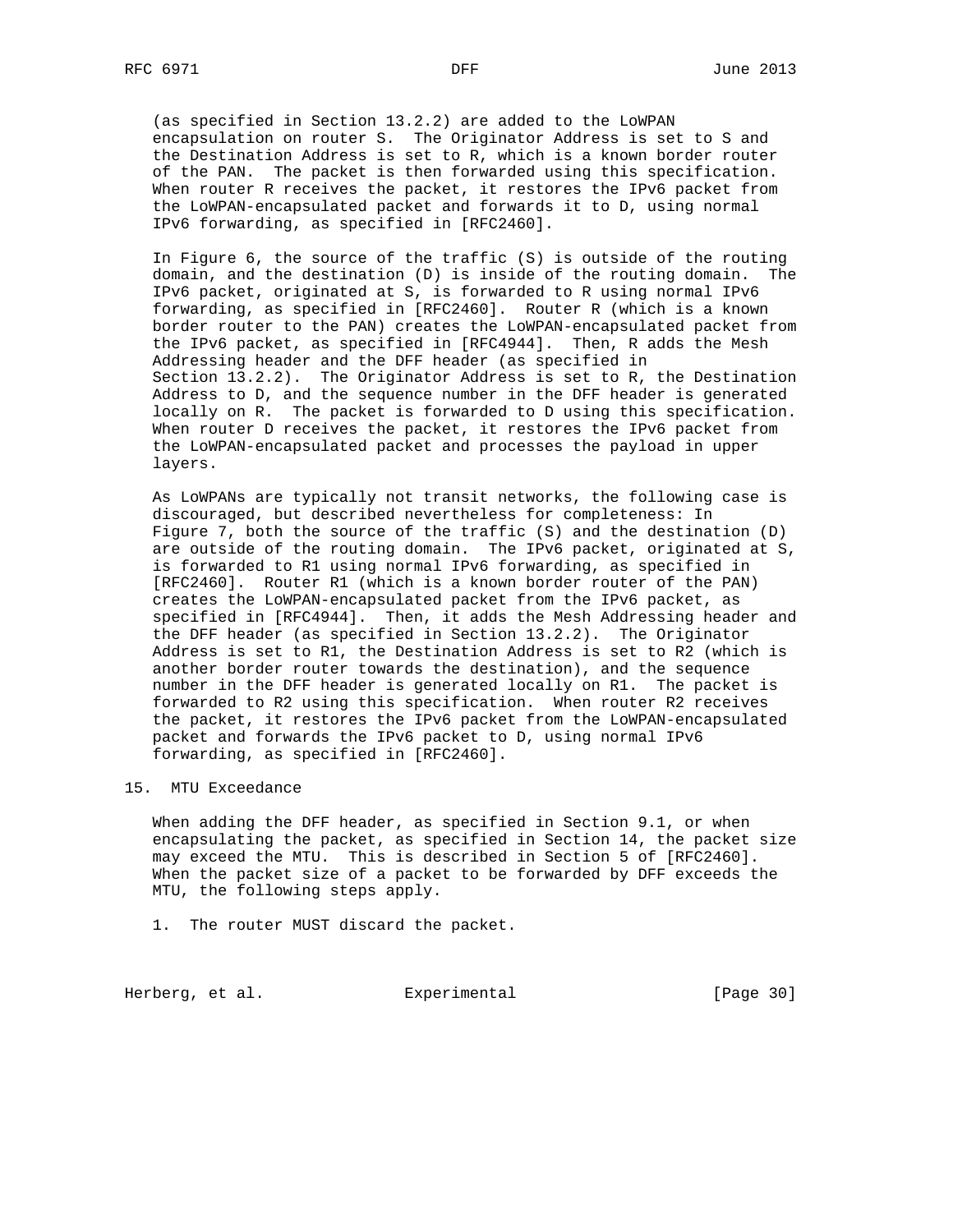- 2. The router MAY log the event locally (depending on the storage capabilities of the router).
- 3. The router MUST send back an ICMP "Packet Too Big" message to the source of the packet and report back the Next Hop MTU, which includes the overhead of adding the headers.
- 16. Security Considerations

 Based on the recommendations in [RFC3552], this section describes security threats to DFF and lists which attacks are out of scope, which attacks DFF is susceptible to, and which attacks DFF protects against.

16.1. Attacks That Are Out of Scope

 As DFF is a data-forwarding protocol, any security issues concerning the payload of the packets are not considered in this section.

 It is the responsibility of upper layers to use appropriate security mechanisms (IPsec, Transport Layer Security (TLS), etc.) according to application requirements. As DFF does not modify the contents of IP datagrams, other than the DFF header (which is a Hop-by-Hop Options extension header in the "route-over" MoP, and therefore not protected by IPsec), no special considerations for IPsec have to be addressed.

 Any attack that is not specific to DFF but that applies in general to the link layer (e.g., wireless, Power Line Communication (PLC)) is out of scope. In particular, these attacks are: eavesdropping, packet insertion, packet replay, packet deletion, and man-in-the middle attacks. Appropriate link-layer encryption can mitigate part of these attacks and is therefore RECOMMENDED.

16.2. Protection Mechanisms of DFF

 DFF itself does not provide any additional integrity, confidentiality, or authentication. Therefore, the level of protection of DFF depends on the underlying link-layer security, as well as protection of the payload by upper-layer security (e.g., IPsec).

 In the following sections, whenever encrypting or digitally signing packets is suggested for protecting DFF, it is assumed that routers are not compromised.

Herberg, et al. Experimental [Page 31]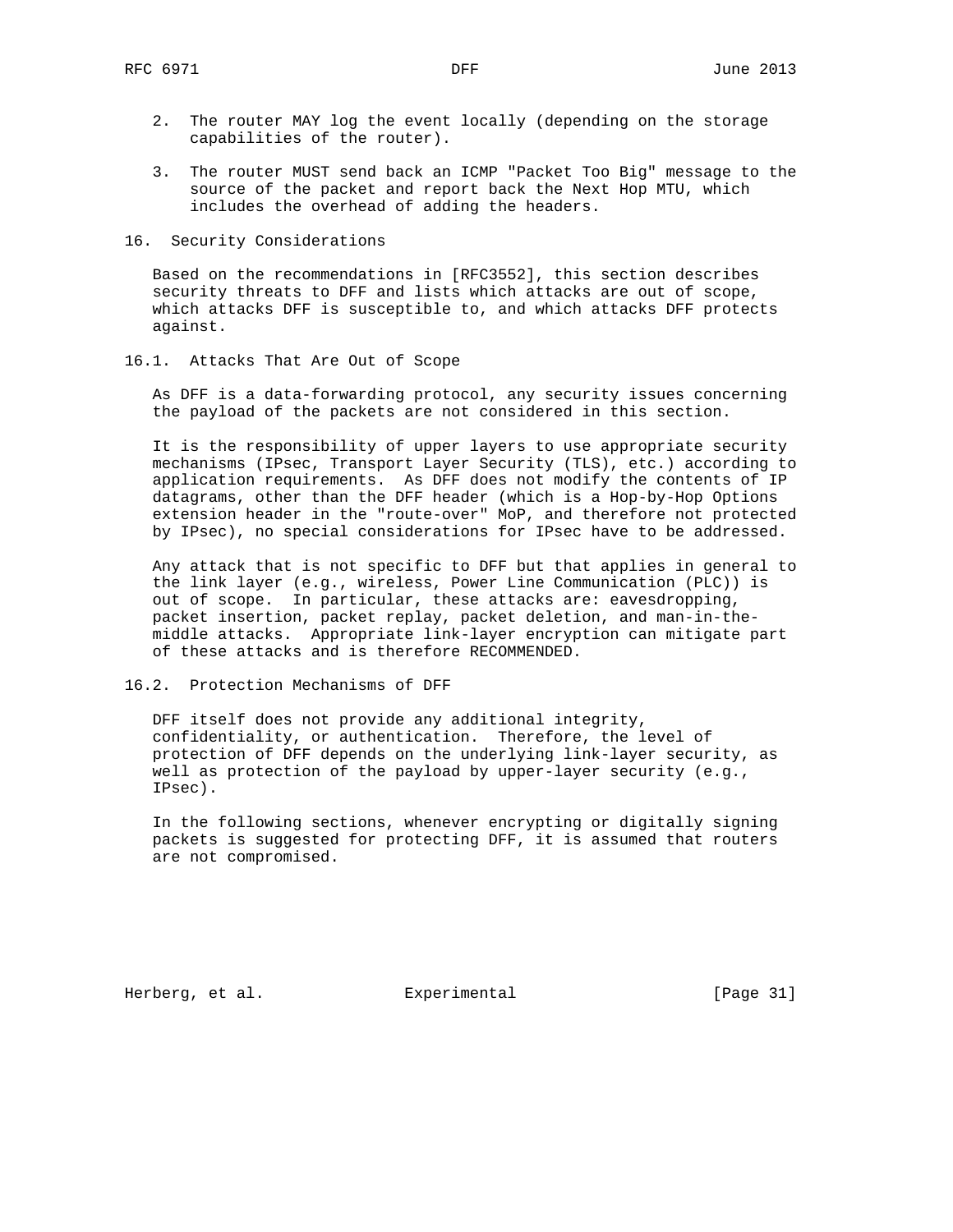## 16.3. Attacks That Are in Scope

 This section discusses security threats to DFF, and for each, describes whether (and how) DFF is affected by the threat. DFF is designed to be used in lossy and unreliable networks. Predominant examples of lossy networks are wireless networks, where routers send packets via broadcast. The attacks listed below are easier to exploit in wireless media but can also be observed in wired networks.

## 16.3.1. Denial of Service

 Denial-of-service (DoS) attacks are possible when using DFF by either exceeding the storage on a router or exceeding the available bandwidth of the channel. As DFF does not contain any algorithms with high complexity, it is unlikely that the processing power of the router could be exhausted by an attack on DFF.

 The storage of a router can be exhausted by increasing the size of the Processed Set, i.e., by adding new tuples, or by increasing the size of each tuple. New tuples can be added by injecting new packets in the network or by forwarding overheard packets.

 Another possible DoS attack is to send packets to a non-existing address in the network. DFF would perform a depth-first search until the Hop Limit has reached zero. It is therefore RECOMMENDED to set the Hop Limit to a value that limits the path length.

 If security provided by the link layer is used, this attack can be mitigated if the malicious router does not possess valid credentials, since other routers would not forward data through the malicious router.

16.3.2. Packet Header Modification

 The following attacks can be exploited by modifying the packet header information, unless additional security (such as link-layer security) is used.

16.3.2.1. Return Flag Tampering

 A malicious router may tamper with the "return" flag of a DFF packet and send it back to the Previous Hop, but only if the malicious router has been selected as the Next Hop by the receiving router (as specified in Section 9.2). If the malicious router had not been selected as the Next Hop, then a returned packet is dropped by the receiving router. Otherwise (i.e., the malicious router had been selected as the Next Hop by the receiving router, and the malicious router has set the return flag), the receiving router then tries

Herberg, et al. **Experimental** [Page 32]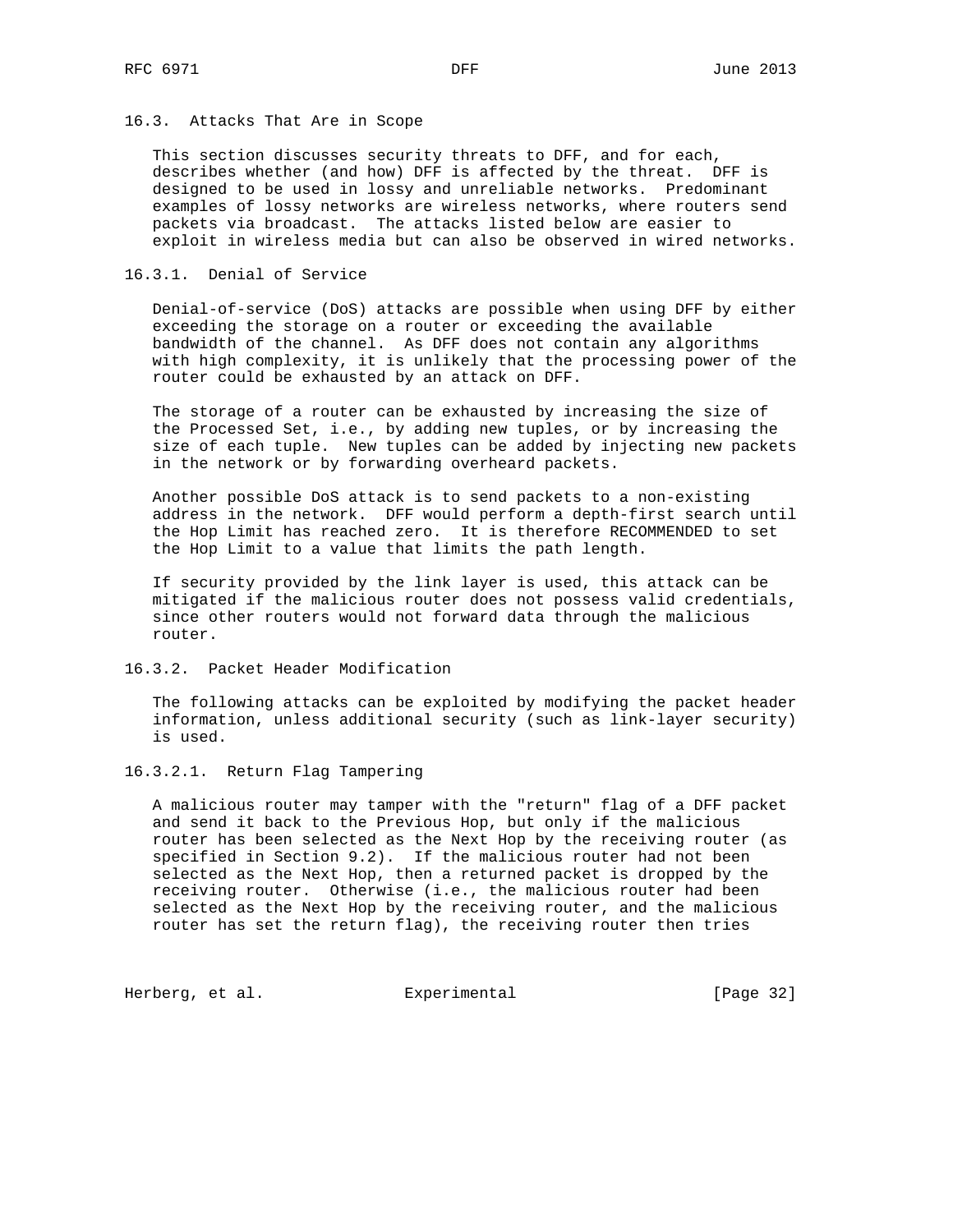alternative neighbors. This may lead to packets never reaching their destination, as well as an unnecessary depth-first search in the network (bandwidth exhaustion / energy drain).

 This attack can be mitigated by using appropriate security of the underlying link layer.

16.3.2.2. Duplicate Flag Tampering

 A malicious router may modify the Duplicate Flag of a packet that it forwards.

 If it changes the flag from 0 to 1, the packet would be detected as a duplicate by other routers in the network and not as a looping packet.

 If the Duplicate Flag is changed from 1 to 0, and a router receives that packet for the second time (i.e., it has already received a packet with the same Originator Address and sequence number before), it will wrongly detect a loop.

 This attack can be mitigated by using appropriate security of the underlying link layer.

16.3.2.3. Sequence Number Tampering

 A malicious router may modify the sequence number of a packet that it forwards.

 In particular, if the sequence number is modified to a number of another, previously sent packet of the same Originator, this packet may be wrongly perceived as a looping packet.

 This attack can be mitigated by using appropriate security of the underlying link layer.

17. IANA Considerations

 IANA has allocated the value 01 000011 for LOWPAN\_DFF from the Dispatch Type Field registry.

 IANA has allocated the value 0xEE for IP\_DFF from the Destination Options and Hop-by-Hop Options registry. The first 3 bits of that value are 111.

Herberg, et al. Experimental [Page 33]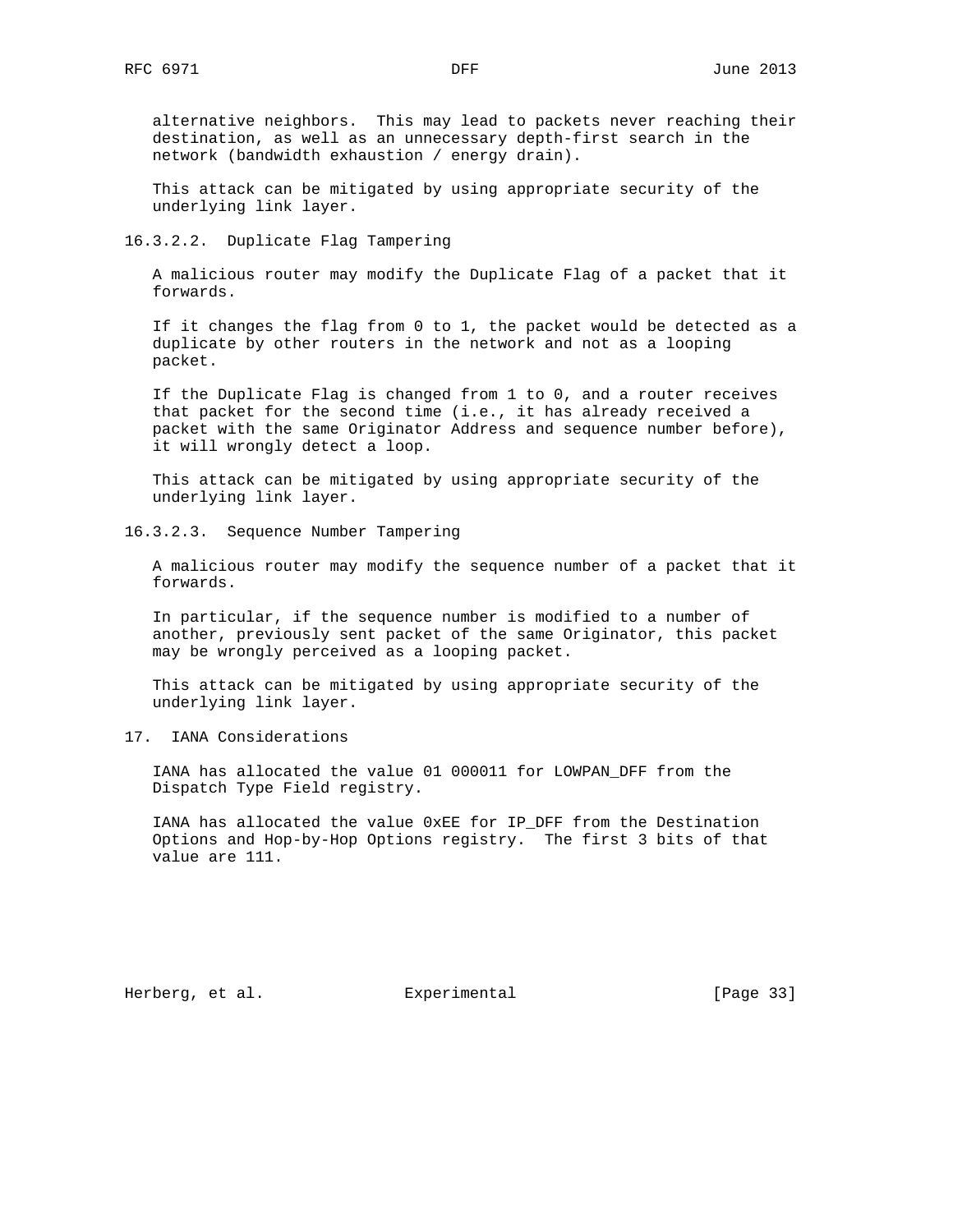18. Acknowledgments

 Jari Arkko (Ericsson), Abdussalam Baryun (University of Glamorgan), Antonin Bas (Ecole Polytechnique), Thomas Clausen (Ecole Polytechnifque), Yuichi Igarashi (Hitachi), Kazuya Monden (Hitachi), Geoff Mulligan (Proto6), Hiroki Satoh (Hitachi), Ganesh Venkatesh (Mobelitix), and Jiazi Yi (Ecole Polytechnique) provided useful reviews of the draft and discussions, which helped to improve this document.

 The authors also would like to thank Ralph Droms, Adrian Farrel, Stephen Farrell, Ted Lemon, Alvaro Retana, Dan Romascanu, and Martin Stiemerling for their reviews during IETF LC and IESG evaluation.

### 19. References

- 19.1. Normative References
	- [RFC2119] Bradner, S., "Key words for use in RFCs to Indicate Requirement Levels", BCP 14, RFC 2119, March 1997.
	- [RFC2460] Deering, S. and R. Hinden, "Internet Protocol, Version 6 (IPv6) Specification", RFC 2460, December 1998.
	- [RFC2473] Conta, A. and S. Deering, "Generic Packet Tunneling in IPv6 Specification", RFC 2473, December 1998.
	- [RFC4291] Hinden, R. and S. Deering, "IP Version 6 Addressing Architecture", RFC 4291, February 2006.
	- [RFC4944] Montenegro, G., Kushalnagar, N., Hui, J., and D. Culler, "Transmission of IPv6 Packets over IEEE 802.15.4 Networks", RFC 4944, September 2007.
	- [RFC6130] Clausen, T., Dearlove, C., and J. Dean, "Mobile Ad Hoc Network (MANET) Neighborhood Discovery Protocol (NHDP)", RFC 6130, April 2011.
	- [RFC6564] Krishnan, S., Woodyatt, J., Kline, E., Hoagland, J., and M. Bhatia, "A Uniform Format for IPv6 Extension Headers", RFC 6564, April 2012.
	- [RFC6724] Thaler, D., Draves, R., Matsumoto, A., and T. Chown, "Default Address Selection for Internet Protocol Version 6 (IPv6)", RFC 6724, September 2012.

Herberg, et al. Experimental [Page 34]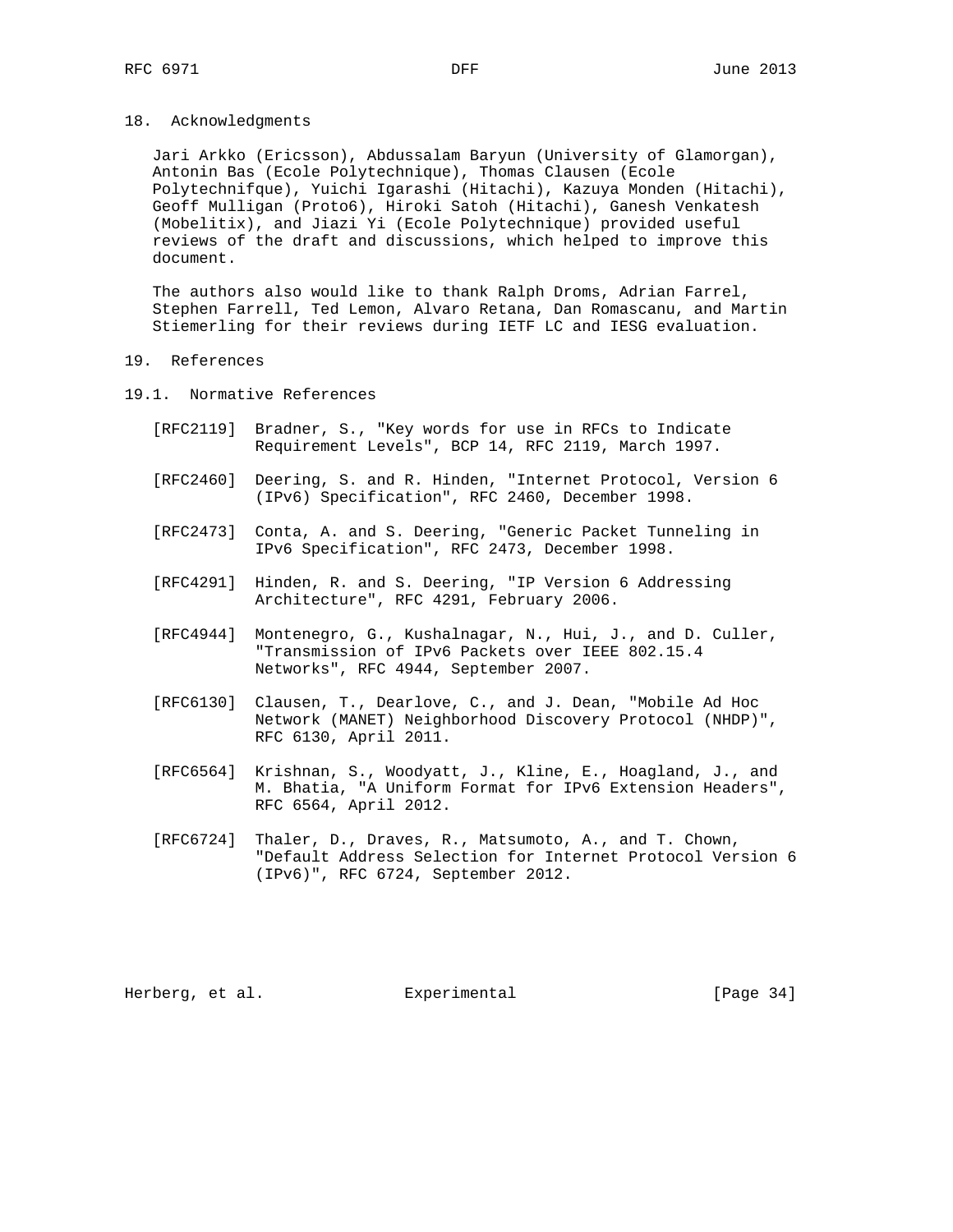# 19.2. Informative References

[DFF\_paper1]

 Cespedes, S., Cardenas, A., and T. Iwao, "Comparison of Data Forwarding Mechanisms for AMI Networks", 2012 IEEE Innovative Smart Grid Technologies Conference (ISGT), January 2012.

[DFF\_paper2]

 Iwao, T., Iwao, T., Yura, M., Nakaya, Y., Cardenas, A., Lee, S., and R. Masuoka, "Dynamic Data Forwarding in Wireless Mesh Networks", First IEEE International Conference on Smart Grid Communications (SmartGridComm), October 2010.

[DFS\_wikipedia]

 Wikipedia, "Depth-first search", May 2013, <http://en.wikipedia.org/w/ index.php?title=Depth-first\_search&oldid=555203731>.

#### [KCEC\_press\_release]

 Kit Carson Electric Cooperative (KCEC), "DFF deployed by KCEC", Press Release, 2011, <http://www.kitcarson.com/ index.php?option=com\_content&view=article&id=45&Itemid=1>.

- [RFC3552] Rescorla, E. and B. Korver, "Guidelines for Writing RFC Text on Security Considerations", BCP 72, RFC 3552, July 2003.
- [RFC4861] Narten, T., Nordmark, E., Simpson, W., and H. Soliman, "Neighbor Discovery for IP version 6 (IPv6)", RFC 4861, September 2007.
- [RFC6775] Shelby, Z., Chakrabarti, S., Nordmark, E., and C. Bormann, "Neighbor Discovery Optimization for IPv6 over Low-Power Wireless Personal Area Networks (6LoWPANs)", RFC 6775, November 2012.

Herberg, et al. **Experimental** [Page 35]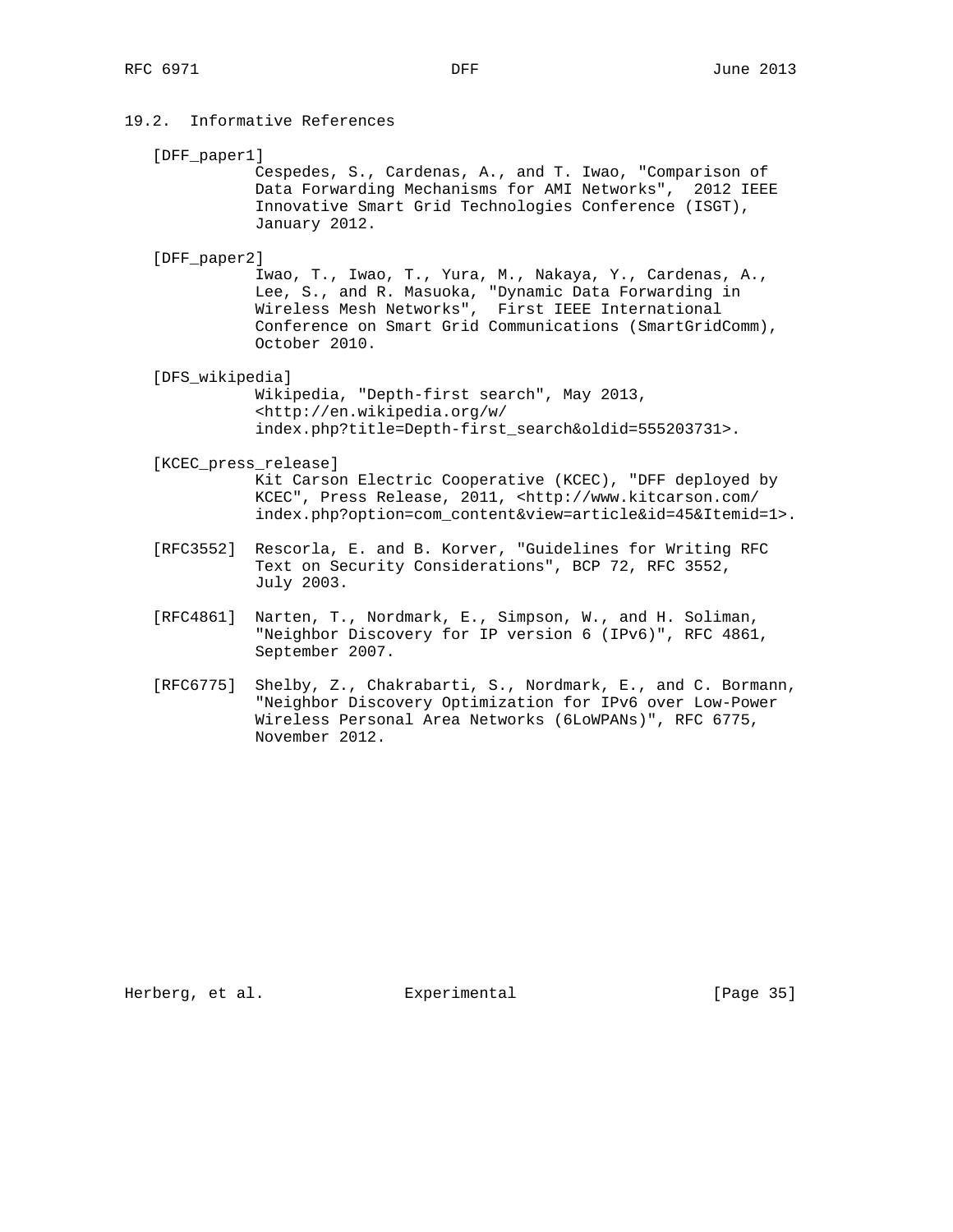Appendix A. Examples

 In this section, some example network topologies are depicted, using the DFF mechanism for data forwarding. In these examples, it is assumed there is a routing protocol running that adds or inserts entries into the RIB.

A.1. Example 1: Normal Delivery

 Example 1 depicts a network topology with seven routers, A to G, with links between them as indicated by lines. It is assumed that router A sends a packet to G, through B and D, according to the routing protocol.



Example 1: Normal Delivery

 If no link fails in this topology, and no loop occurs, then DFF forwards the packet along the Next Hops listed in the RIB of each of the routers along the path towards the destination. Each router adds a Processed Tuple for the incoming packet and selects the Next Hop, as specified in Section 11, i.e., it will first select the Next Hop for router G, as determined by the routing protocol.

Herberg, et al. Experimental [Page 36]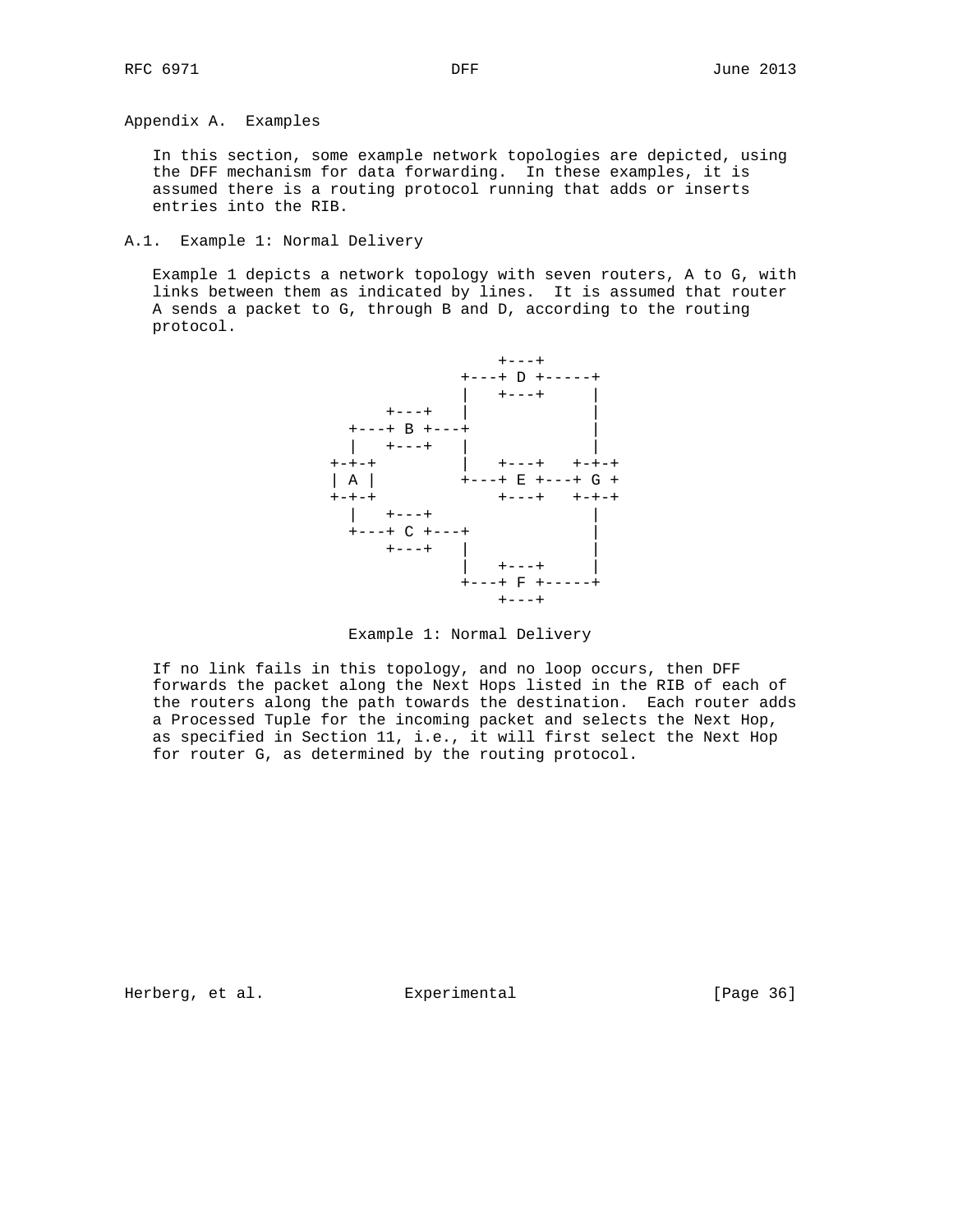```
A.2. Example 2: Forwarding with Link Failure
```
 Example 2 depicts the same topology as Example 1, but both links between B and D and between B and E are unavailable  $(e,q.)$  because of wireless link characteristics).



Example 2: Link Failure

 When B receives the packet from router A, it adds a Processed Tuple and then tries to forward the packet to D. Once B detects that the packet cannot be successfully delivered to D because it does not receive link-layer ACKs, it will follow the procedures listed in Section 10 by setting the DUP flag to 1, selecting E as the new Next Hop, adding E to the list of Next Hops in the Processed Tuple, and then forwarding the packet to E.

 As the link to E also fails, B will again follow the procedure in Section 10. As all possible Next Hops (D and E) are listed in the Processed Tuple, B will set the RET flag in the packet and return it to A.

 A determines that it already has a Processed Tuple for the returned packet, resets the RET flag of the packet, and selects a new Next Hop for the packet. As B is already in the list of Next Hops in the Processed Tuple, it will select C as the Next Hop and forward the packet to it. C will then forward the packet to F, and F delivers the packet to its destination G.

Herberg, et al. Experimental [Page 37]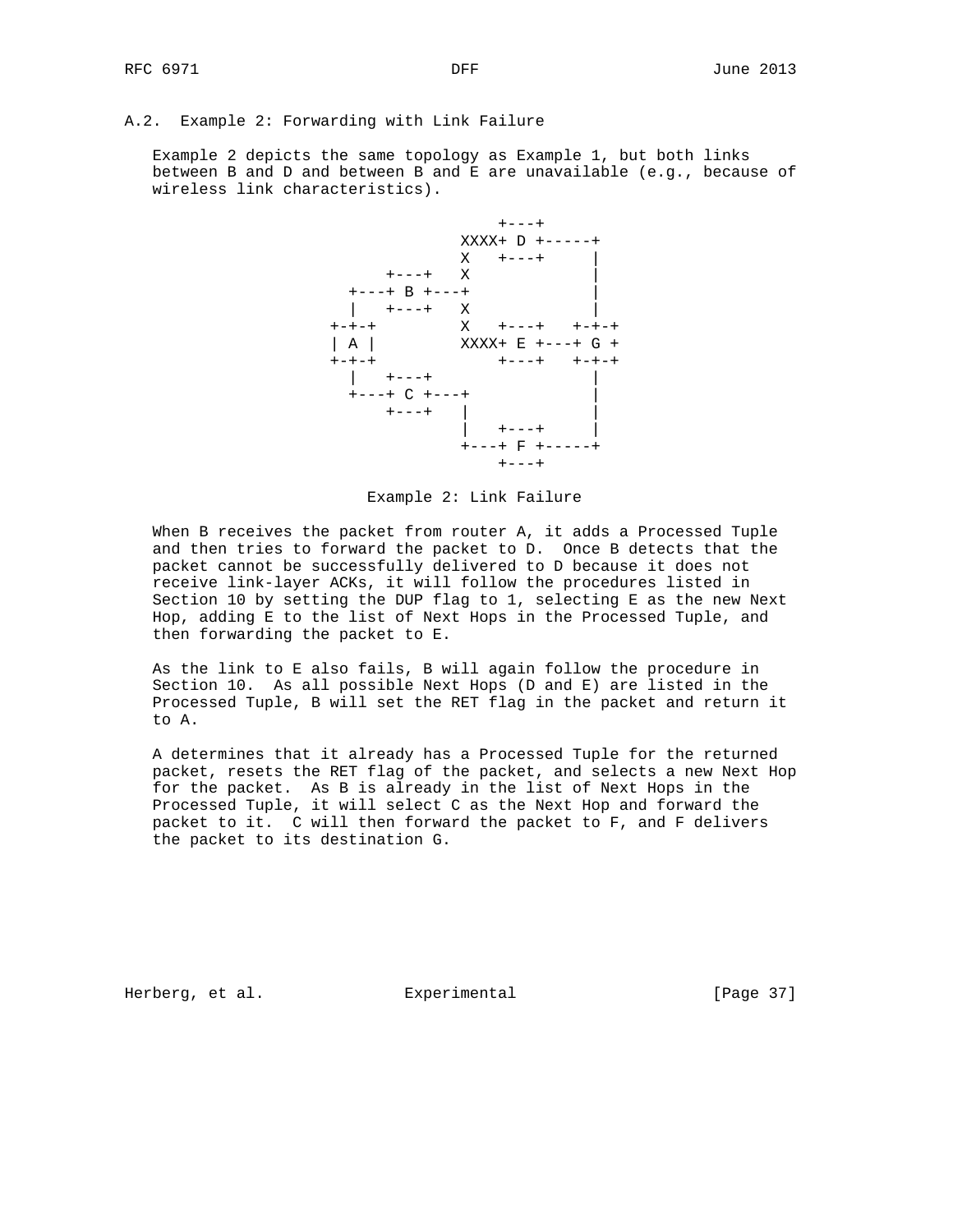A.3. Example 3: Forwarding with Missed Link-Layer Acknowledgment

 Example 3 depicts the same topology as Example 1, but the link-layer acknowledgments from C to A are lost (e.g., because the link is unidirectional). It is assumed that A prefers a path to G through C and F.



Example 3: Missed Link-Layer Acknowledgment

 While C successfully receives the packet from A, A does not receive the L2 ACK and assumes the packet has not been delivered to C. Therefore, it sets the DUP flag of the packet to 1, in order to indicate that this packet may be a duplicate. Then, it forwards the packet to B.

Herberg, et al. Experimental [Page 38]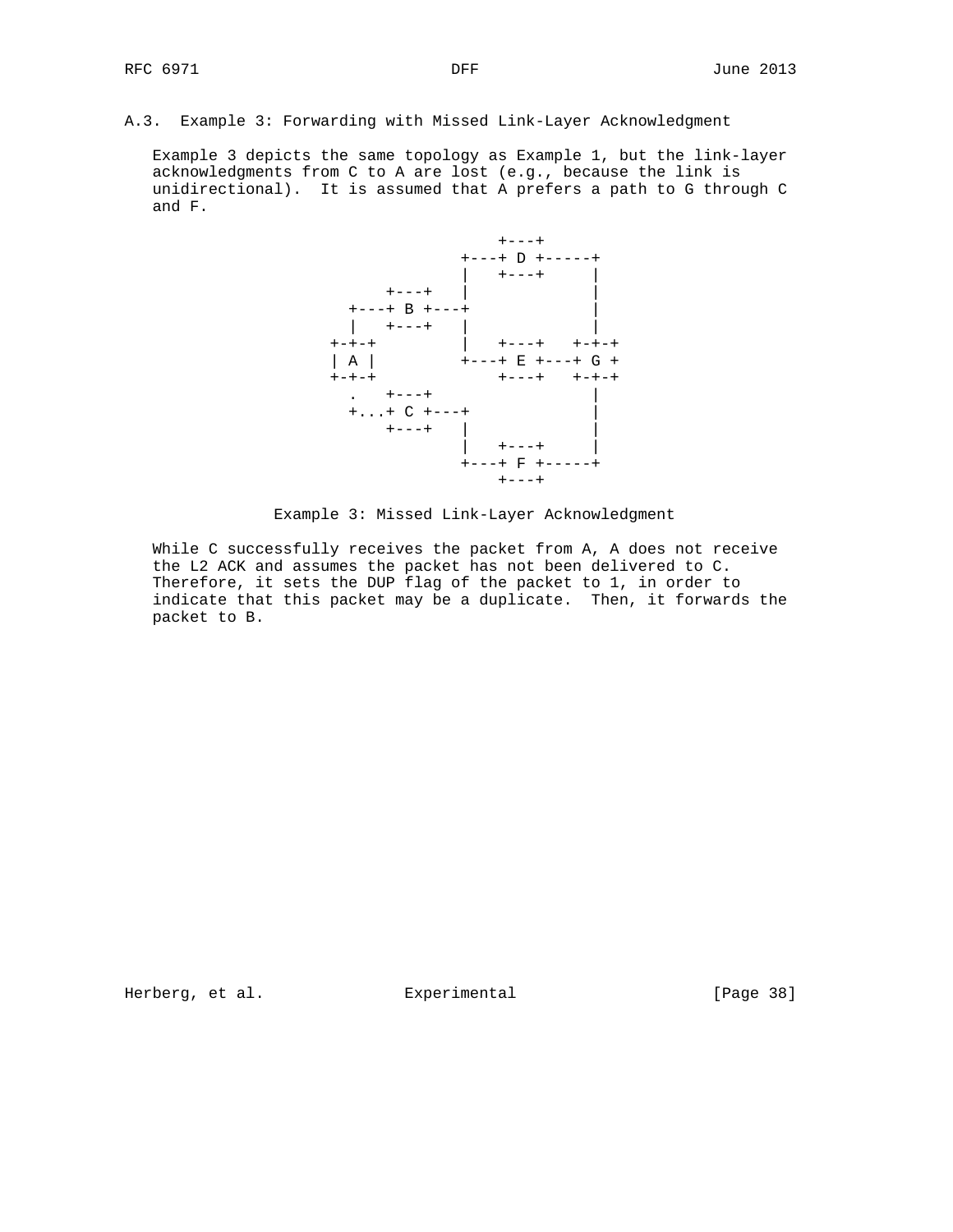# A.4. Example 4: Forwarding with a Loop

 Example 4 depicts the same topology as Example 1, but there is a loop from D to A, and A sends the packet to G through B and D.



Example 4: Loop

 When A receives the packet through the loop from D, it will find a Processed Tuple for the packet. Router A will set the RET flag and return the packet to D, which in turn will return it to B. B will then select E as the Next Hop, which will then forward it to G.

Herberg, et al. Experimental [Page 39]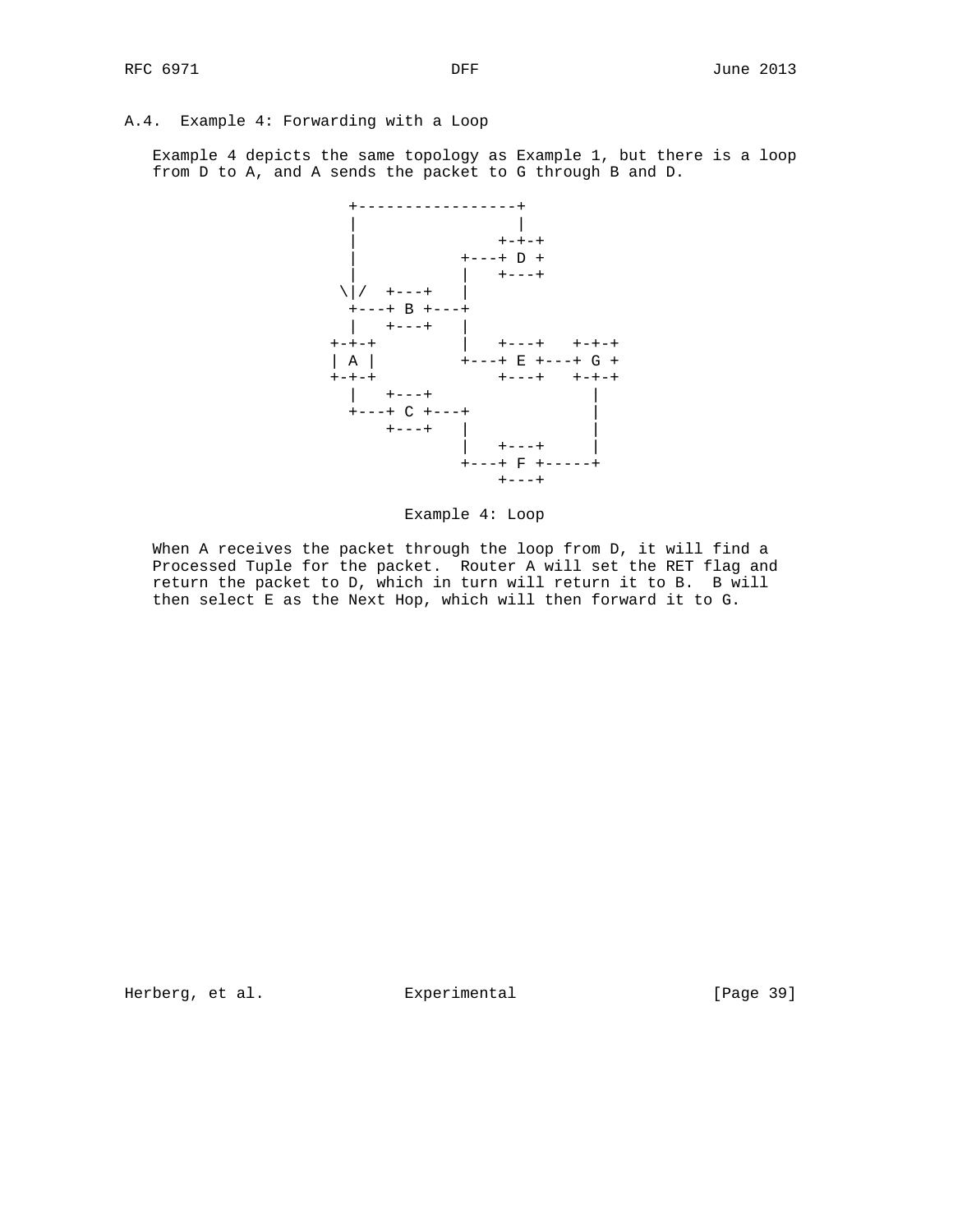Appendix B. Deployment Experience

 DFF has been deployed and experimented with both in real deployments and in network simulations, as described below.

#### B.1. Deployments in Japan

 The majority of the large Advanced Metering Infrastructure (AMI) deployments using DFF are located in Japan, but the data of these networks is the property of Japanese utilities and cannot be disclosed.

## B.2. Kit Carson Electric Cooperative

 DFF has been deployed at Kit Carson Electric Cooperative (KCEC), a non-profit organization distributing electricity to about 30,000 customers in New Mexico. As described in a press release [KCEC\_press\_release], DFF is running on currently about 2000 electric meters. All meters are connected through a mesh network using an unreliable, wireless medium. DFF is used together with a distance vector routing protocol. Metering data from each meter is sent towards a gateway periodically (every 15 minutes). The data delivery reliability is over 99%.

# B.3. Simulations

 DFF has been evaluated in Ns2 (http://nsnam.isi.edu/nsnam) and OMNEST (http://www.omnest.com) simulations, in conjuction with a distance vector routing protocol. The performance of DFF has been compared to using only the routing protocol without DFF. The results published in peer-reviewed academic papers [DFF\_paper1] [DFF\_paper2] show significant improvements of the packet delivery ratio compared to using only the distance-vector protocol.

### B.4. Open-Source Implementation

 Fujitsu Laboratories of America is currently working on an open source implementation of DFF, which will be released in 2013 and will allow for interoperability testings of different DFF implementations. The implementation is written in Java and can be used both on real machines and in the Ns2 simulator.

Herberg, et al. Experimental [Page 40]